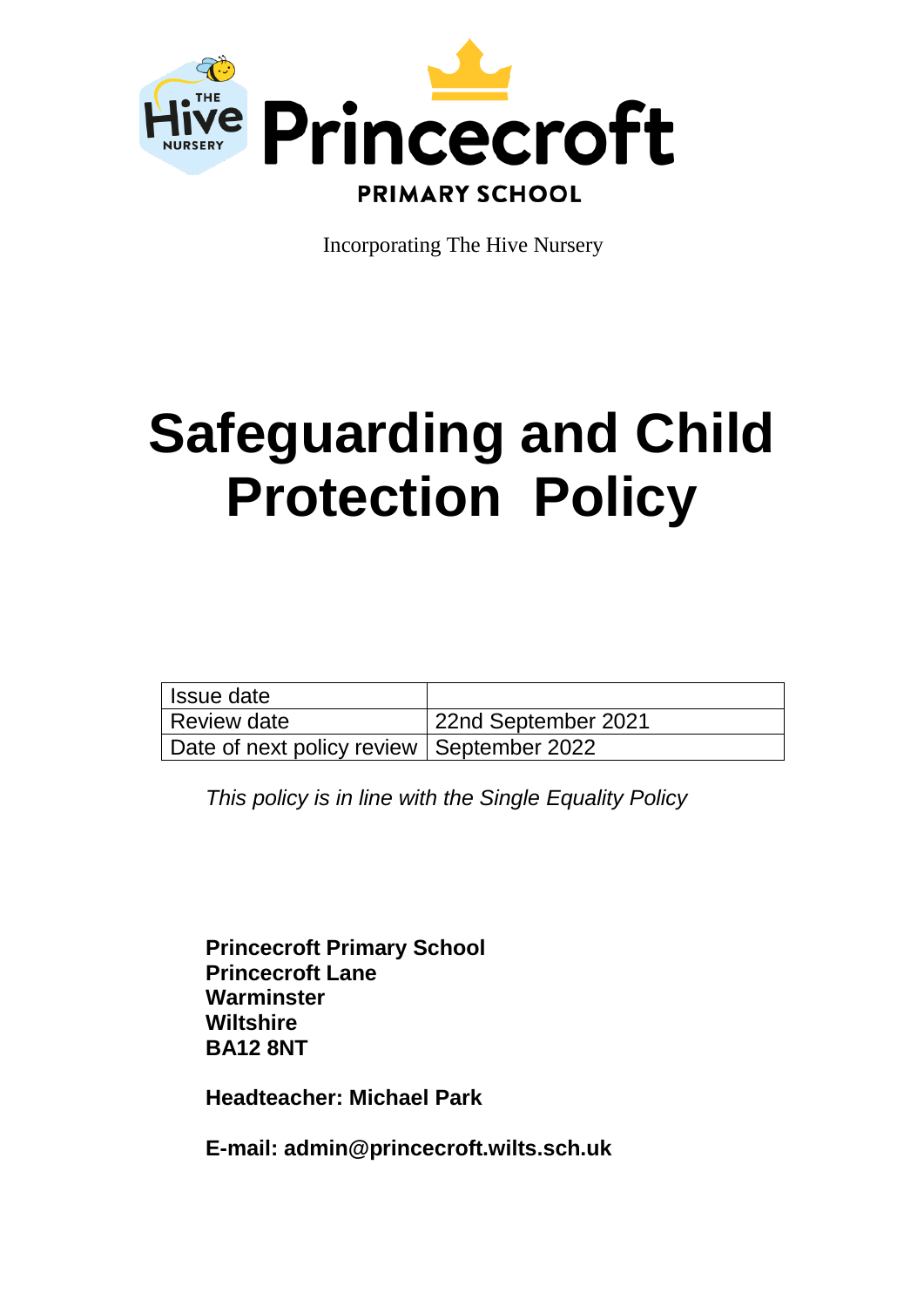# **SAFEGUARDING AND CHILD PROTECTION POLICY**

| <b>KEY SAFEGUARDING PERSONNEL</b>                                                                                                                                                                                                 |                                              |                 |                                    |  |  |
|-----------------------------------------------------------------------------------------------------------------------------------------------------------------------------------------------------------------------------------|----------------------------------------------|-----------------|------------------------------------|--|--|
| <b>ROLE</b>                                                                                                                                                                                                                       | <b>NAME</b>                                  | <b>TEL</b>      | <b>EMAIL</b>                       |  |  |
| <b>HEADTEACHER</b>                                                                                                                                                                                                                | Mr<br><b>Michael</b><br><b>Park</b>          | 01985<br>212704 | head@princecroft.wilts.sch.uk      |  |  |
| <b>DESIGNATED</b><br><b>SAFEGUARDING</b><br><b>LEAD (DSL)</b>                                                                                                                                                                     | Mr<br><b>Michael</b><br>Park                 | 01985<br>212704 | Head@princecroft.wilts.sch.uk      |  |  |
| <b>DEPUTY DSL(S)</b><br>(DDSL)                                                                                                                                                                                                    | <b>Mrs</b><br>Gemma<br><b>Pierson</b>        | 01985<br>212704 | gpierson@princecroft.wilts.sch.uk  |  |  |
| <b>DEPUTY DSL(S)</b><br>(DDSL)                                                                                                                                                                                                    | <b>Mrs</b><br><b>Monique</b><br><b>Binns</b> | 01985<br>212704 | mbinns@princecroft.wilts.sch.uk    |  |  |
| <b>NOMINATED</b><br><b>GOVERNOR</b>                                                                                                                                                                                               | <b>Mrs Sue</b><br><b>Allen</b>               | 01985<br>212704 | sallen@princecroft.wilts.sch.uk    |  |  |
| <b>CHAIR</b><br><b>OF</b><br><b>GOVERNORS</b>                                                                                                                                                                                     | <b>Mrs Molly</b><br><b>Johnston</b>          | 01985<br>212704 | mjohnston@princecroft.wilts.sch.uk |  |  |
| <b>DESIGNATED</b><br><b>TEACHER</b><br><b>FOR</b><br><b>LOOKED AFTER</b><br><b>CHILDREN</b><br>(DTLAC)                                                                                                                            | Mr<br><b>Michael</b><br>Park                 | 01985<br>212704 | head@princecroft.wilts.sch.uk      |  |  |
| The key safeguarding responsibilities within each of the roles above are set<br>out in 'Keeping Children Safe in Education' (2021) & 'The designated teacher<br>for looked after and previously looked-after children' (DfE 2018) |                                              |                 |                                    |  |  |

| <b>Children's Social Care referrals:</b>                                                                      |               |  |  |  |
|---------------------------------------------------------------------------------------------------------------|---------------|--|--|--|
| Multi-Agency Safeguarding Hub (MASH):                                                                         | 0300 456 0108 |  |  |  |
| Out of hours:                                                                                                 | 0300 456 0100 |  |  |  |
| If you believe a child is at immediate risk of significant harm or injury, you<br>must call the police on 999 |               |  |  |  |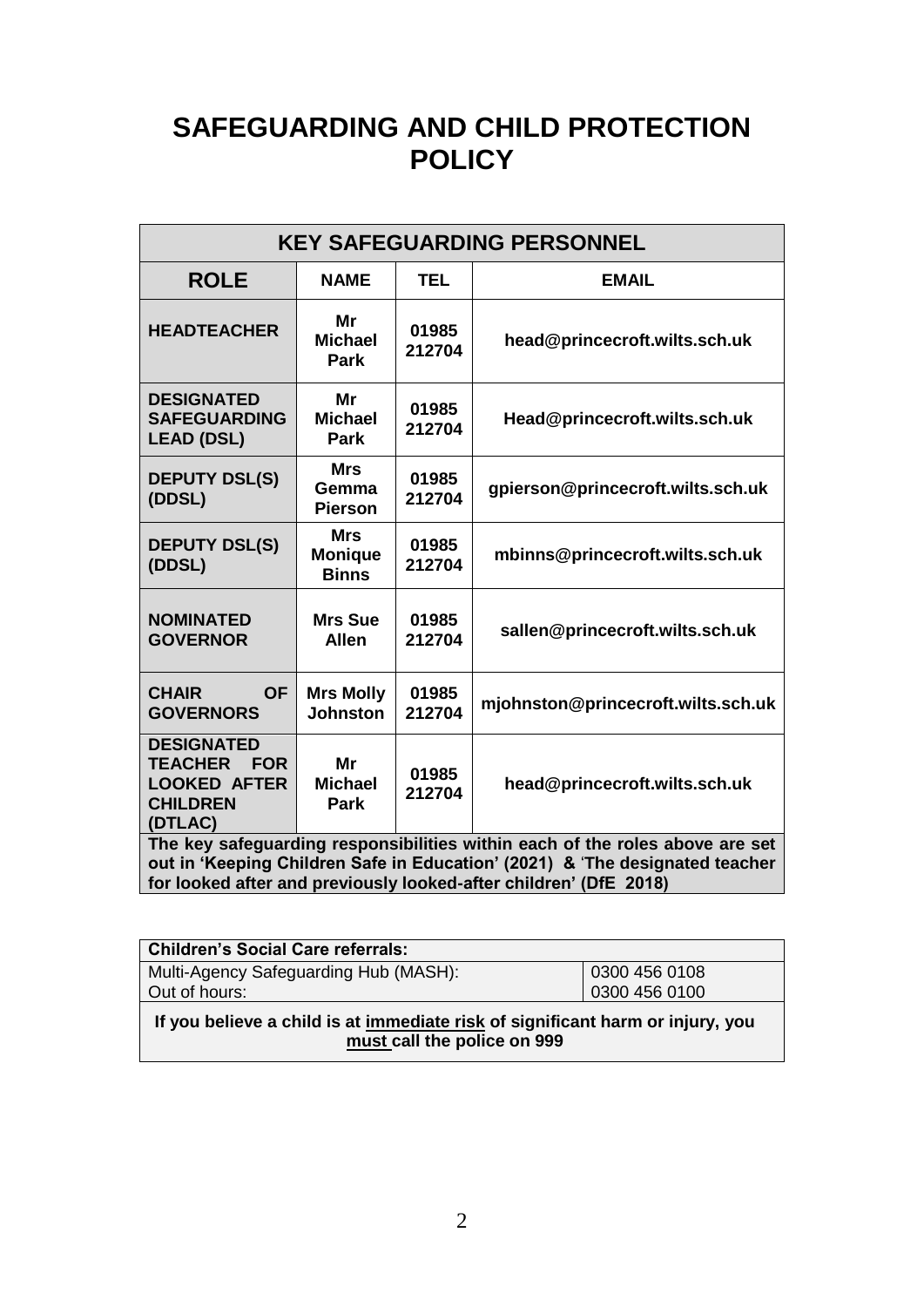**This policy should be read and understood in with reference to the following school's policies and documents**:

| <b>SCHOOL DOCUMENTS, POLICIES AND PROCEDURES</b>                                            |  |  |
|---------------------------------------------------------------------------------------------|--|--|
| <b>Attendance Policy</b>                                                                    |  |  |
| <b>Behaviour Policy</b>                                                                     |  |  |
| Code of Conduct for School Staff (including staff behaviour)                                |  |  |
| Code of Conduct for volunteers and other adults in school                                   |  |  |
| <b>Complaints Policy</b>                                                                    |  |  |
| Data Protection and Secure Data Handling Policy                                             |  |  |
| <b>Educational Visits</b>                                                                   |  |  |
| Drugs and Drug Related Incidences                                                           |  |  |
| Health & Safety Policy (including administration of medicines)                              |  |  |
| <b>HR Model Recruitment Policy</b>                                                          |  |  |
| <b>On-line Safety Policy</b>                                                                |  |  |
| <b>Intimate Care</b>                                                                        |  |  |
| Lone Working                                                                                |  |  |
| Physical Intervention to Control and Restrain Others Policy                                 |  |  |
| <b>Remote Learning Policy</b>                                                               |  |  |
| <b>School Accessibility Policy</b>                                                          |  |  |
| Security and On-Site Safety                                                                 |  |  |
| <b>SEND Policy</b>                                                                          |  |  |
| Supporting Children at School with Medical Conditions                                       |  |  |
| Relationship, Health and Sex Education Policy                                               |  |  |
| <b>Single Equality Policy</b>                                                               |  |  |
| <b>Staff Handbook</b>                                                                       |  |  |
| <b>Teaching and Learning Policy</b>                                                         |  |  |
| <b>Whistle Blowing Policy</b>                                                               |  |  |
| <b>LA PROTOCOLS AND PROCEDURES</b>                                                          |  |  |
| Protocol for schools when a child has not been collected as expected by parents at the end  |  |  |
| of the school day (May 2018)                                                                |  |  |
| The procedures of the Safeguarding Vulnerable People Partnerships (SVPP) (formerly          |  |  |
| <b>WSCB)</b>                                                                                |  |  |
| <b>SVPP flowcharts</b>                                                                      |  |  |
| Wiltshire model paperwork for safeguarding and CP files                                     |  |  |
| Wiltshire model welfare concern form                                                        |  |  |
| <b>Safequarding monitoring spread sheet</b>                                                 |  |  |
| Safeguarding records management, retention & transfer (Jan 2021)                            |  |  |
| LINKS TO KEY DIE AND OTHER EXTERNAL GUIDANCE                                                |  |  |
| Information sharing – Advice for practitioners providing safeguarding services to children, |  |  |
| young people, parents and carers (DfE) 2018)                                                |  |  |
| Keeping Children Safe in Education (KCSiE) (DfE 2021)                                       |  |  |
| Mental health and behaviour in schools (DfE 2018)                                           |  |  |
| <b>Teachers Standards</b>                                                                   |  |  |
| The designated teacher for looked after and previously looked-after children (DfE 2018)     |  |  |
| Sexual violence and sexual harassment between children in schools and colleges (DfE 2021)   |  |  |
| <b>Working Together to Safeguard Children (2018)</b>                                        |  |  |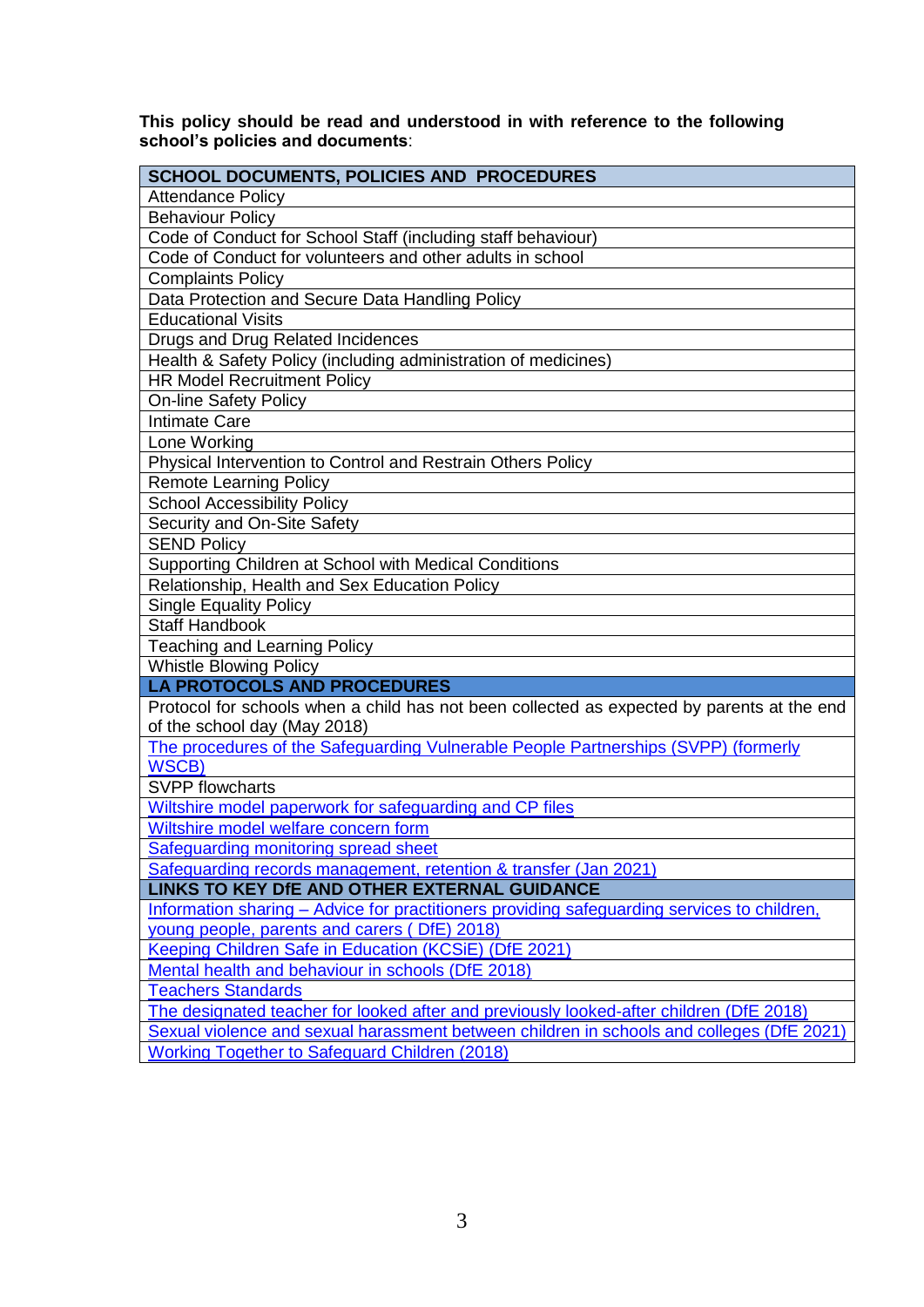# **INDEX**

- **1. Principles**
- **2. Purpose of the policy and general definitions**
- **3. Responsibilities – general and specific**
	- **a. General responsibilities**
	- **b. Designated Safeguarding Lead and deputy (D/DSL)**
	- **c. Designated Teacher for Looked After and previously Looked After children (DTLAC)**
	- **d. Head teacher**
	- **e. Governors**
- **4. Safer recruitment**
- **5. Induction and ongoing training**
- **6. Safer working practice and staff behaviour**
- **7. Whistleblowing**
- **8. Managing allegations against staff and volunteers**
- **9. Managing low-level concerns**
- **10. Curriculum**
- **11. Remote Learning**
- **12. Early Help**
- **13. Children with Special Education Needs and Disabilities (SEND) or physical health issues**
- **14. The use of 'reasonable force' in school**
- **15. What constitutes child abuse and neglect?**
- **16. Contextual Safeguarding**
- **17. Specific safeguarding issues**
	- **a. Child sexual exploitation**
	- **b. Domestic abuse**
	- **c. Female Genital Mutilation (FGM)**
	- **d. Looked After children and previously Looked After children**
	- **e. Mental health**
	- **f. Missing children and children missing education**
	- **g. Off-site visits and exchange visits**
	- **h. Peer on peer abuse**
	- **i. Preventing radicalisation**
	- **j. Serious violence**
- **18. Responding to disclosures: guidance for staff**
- **19. Online Safety**
- **20. Record keeping and information sharing**
- **21. Sharing concerns with parents and carers**
- **22. Escalation of concerns**
- **23. Welcoming other professionals**
- **24. Photography and images**
- **25. Policy review**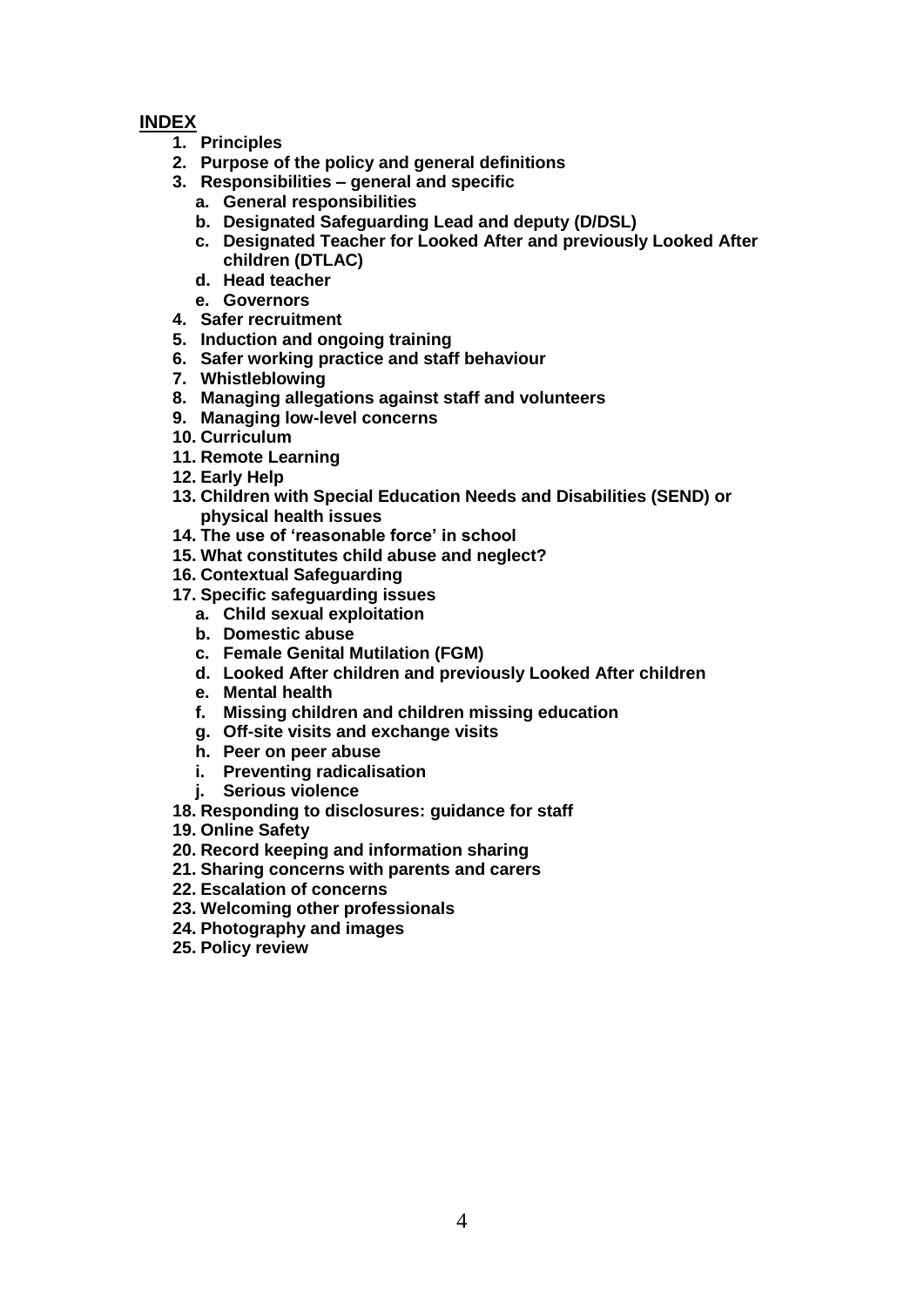# **1. Principles:**

- The Governors and staff of **Princecroft School** and **the Hive Nursery** (hereinafter referred to in this policy as Princecroft or School) fully recognise their responsibilities for safeguarding and child protection and are committed to protecting and promoting the welfare of children.
- We will fulfil our local and national responsibilities as laid out in the following key documents:
	- o [Working Together to Safeguard Children \(2018\)](https://assets.publishing.service.gov.uk/government/uploads/system/uploads/attachment_data/file/779401/Working_Together_to_Safeguard-Children.pdf)
	- o [Keeping Children Safe in Education \(KCSiE\) \(2021\)](https://www.gov.uk/government/publications/keeping-children-safe-in-education--2)
	- o [The procedures of the Safeguarding Vulnerable People Partnerships](https://www.wiltshirescb.org.uk/professionals/local-policies-and-guidance/)  [\(formerly WSCB\)](https://www.wiltshirescb.org.uk/professionals/local-policies-and-guidance/)
	- $\circ$  Information sharing Advice for practitioners providing safeguarding services [to children, young people, parents and carers \(2018\)](https://assets.publishing.service.gov.uk/government/uploads/system/uploads/attachment_data/file/721581/Information_sharing_advice_practitioners_safeguarding_services.pdf)
	- o Any additional guidance issued during the year which has an impact on safeguarding and child protection.
- Any safeguarding concerns or disclosures of abuse relating to a child at school or outside of school hours are within the scope of this policy.
- The school is committed to positive academic, social and emotional outcomes for all pupils, underpinned by a strong safeguarding ethos. We are equally committed to the protection and welfare of our staff, who are expected to adhere to the highest standard of professional behaviour.
- The voice of the child is central to our safeguarding practice and pupils are encouraged to express and have their views given due weight in all matters affecting them.
- All staff are advised to maintain an attitude of 'it could happen here' as far as safeguarding is concerned, including 'peer on peer' abuse and sexual harassment. When concerned about the welfare of a child, staff members should always act in the best interests of the child.
- Schools do not operate in isolation. Safeguarding is the responsibility of all adults and especially those working or volunteering with children. The school aims to help and protect the children in its care by working consistently and appropriately with all agencies to reduce risk and promote the welfare of children. All professionals work within the same safeguarding procedures.
- Due to the demanding, often distressing nature of child protection work, we support staff by providing an opportunity to talk through the challenges of this aspect of their role with a senior leader and to seek further support as appropriate.

# **2. Purpose of this policy and general definitions**

# **The purpose of this policy is:**

- to raise the awareness of all school staff of the importance of safeguarding pupils, of their responsibilities for identifying and reporting actual or suspected abuse and the school's legal responsibilities
- to ensure pupils and parents are aware that the school takes the safeguarding agenda seriously and will follow the appropriate procedures for identifying and reporting abuse and for dealing with allegations against staff
- to promote effective liaison with other agencies in order to work together for the protection of all pupils
- to support pupils' development in ways which will foster security, confidence and independence
- to integrate a safeguarding curriculum within the existing curriculum allowing for continuity and progress through all key stages (see 10 below), and
- to take account of and inform policy in related areas such as behaviour, bullying and online safety.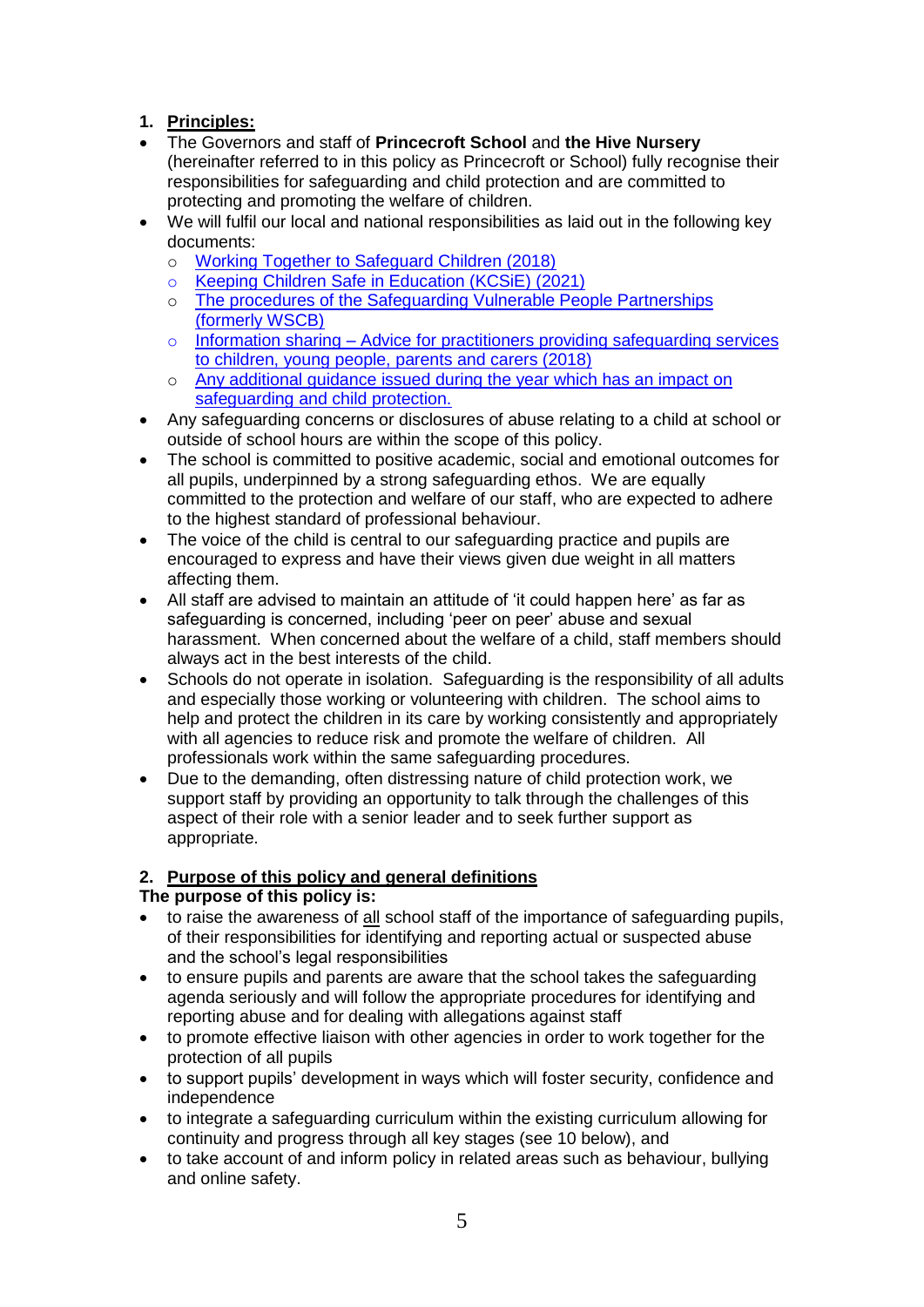# **General definitions of terms used in this policy**

This policy applies to all staff (including supply staff), governors and volunteers working in the school and to all volunteers, visitors and those on work experience, student placements and contractors. For the purpose of this policy:

- **Staff** refers to all those working for or on behalf of the school, be they full time, part time or supply staff, in a paid or regular voluntary capacity.
- **A volunteer** is a person who performs an activity that involves spending time, unpaid in school (except for approved expenses).
- **Parent/s** refers to birth parents and other adults who are in a parenting role, for example step-parents, foster carers and adoptive parents.
- **Pupil/child** refers to all children on our school roll and any child under the age of 18 who comes into contact with our school. This includes unborn babies.
- **Safeguarding** covers a range of measures including child protection and encompasses a whole school preventative approach to keeping children safe, including on-line, that incorporates pupil health and safety (including drugs and substance misuse), school behaviour management including peer-on-peer abuse and preventing bullying, supporting pupils with medical conditions, RHSE (relationship, health and sex education), PHSE (personal health, social economic education) and providing first aid and site security. These areas have specific policies and guidance which should be read in conjunction with this document.
- In particular, safeguarding is about:

l

- o ensuring that children grow up with the provision of safe and effective care
- o taking action to enable all children to have the best life chances
- o preventing impairment of children's mental and physical health of development
- o protecting children from maltreatment
- **Child Protection** is one very important aspect of safeguarding. It refers to the activity which is undertaken to protect specific children who are suffering, or at risk of suffering, significant harm.
- **Significant harm** as defined in 'The Children's Act 1989' is the threshold that justifies compulsory intervention by statutory agencies in family life in the best interests of children. There are no absolute criteria on which to rely when judging what constitutes significant harm. Sometimes it might be a single traumatic event but more often it is a compilation of significant events which damage the child's physical and psychological development. Decisions about significant harm are complex and require discussion with the statutory agencies.
- **Children in need:** A child in need is defined under the Children's Act 1989, as a child who is unlikely to achieve or maintain a reasonable level of health or development, or whose health and development is likely to be significantly or further impaired without the provision of services, or a child who is disabled.
- **Child suffering or likely to suffer from significant harm:** Local authorities have a duty to make enquiries under section 47 of the Education Act if they have reasonable cause to suspect that a child is suffering, or is likely to suffer significant harm and must be initiated where there are concerns about maltreatment including all forms of abuse and neglect, female genital mutilation or other so called honour based violence<sup>1</sup> and extra-familial threats like radicalisation and sexual exploitation.
- **Contextual Safeguarding** means assessments of children should consider whether wider environmental factors are present in a child's life and that are a threat to their safety and/or welfare.

<sup>&</sup>lt;sup>1</sup> Click on link for a definition [of honour based abuse](https://www.reducingtherisk.org.uk/cms/content/so-called-honour-based-abuse)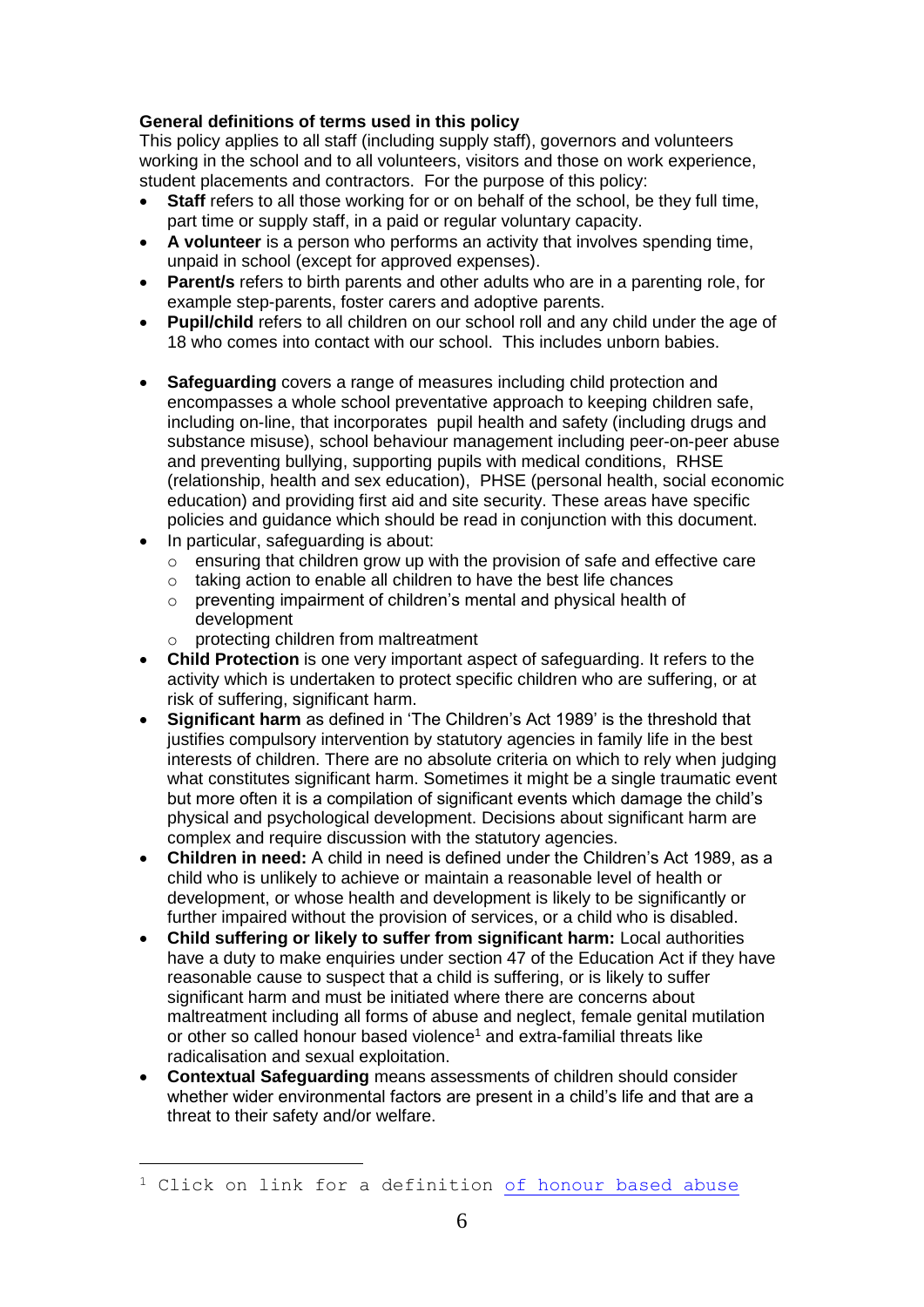**Looked after children (LAC) and previously looked after children:** A 'Looked after child' is a child who is subject to a care order (interim or full) or who is voluntarily accommodated by the local authority. Previously looked after children remain vulnerable once they are no longer subject to a care order or voluntarily accommodated and all staff should have the skills, knowledge and understanding to keep both looked after and previously looked after children safe

# **3. Responsibilities:**

- We recognise that because of their day to day contact with children, school staff are well placed to observe the outward signs of abuse. The school will therefore:
	- o establish and maintain an environment where children feel secure, are encouraged to talk and are listened to
	- o ensure children know that they can approach and talk to any adult in the school if they are worried, and that they are aware of those adults with overall responsibility i.e. the Designated Safeguarding Lead or Deputy Designated Safeguarding Lead (D/DSL).
	- $\circ$  include opportunities throughout the curriculum, including Information and Communication Technology (and online safety) Health, Relationships and Sex Education and Personal Social and Health Education, for children to develop the skills they need to recognise, and stay safe from abuse
	- $\circ$  take advantage of experts outside school to reinforce those messages (e.g. NSPCC and Police regarding 'Stranger Danger')

#### a. **General responsibilities:**

- The responsibility for child safeguarding falls on everybody who is employed at the school, who work as a volunteer or who visit the school. All staff who work at this school are expected to:
	- $\circ$  be familiar with this policy and have the opportunity to contribute to its review
	- $\circ$  be alert to signs and indicators of possible abuse
	- o be able to record and report concerns as set out in this policy
	- $\circ$  be able to deal with a disclosure of abuse from a pupil
	- $\circ$  be involved in the implementation of individual education programmes, integrated support plans, child in need plans and interagency child protection plans as required
	- $\circ$  be able to identify children who may benefit from 'early help' (see section 12) below)
	- o have read and understood Part 1 of the latest version of Keeping Children Safe in Education (KCSiE 2021), and/or Annex A and understand their statutory obligation to report to the D/DSL if there is suspicion of abuse and/or neglect of a pupil or if a pupil discloses abuse or allegations of abuse.
- In addition, school leaders and staff who work directly with children have also read Part 5 and Annex B.

#### **b. Designated Safeguarding Lead and deputy/deputies (D/DSL)**

- During term time, the D/DSL and /or their D/DSL should always be available (during school hours) for staff in school to discuss any safeguarding concerns.
- The role of the D/DSL is outlined in detail in Annex C of KCSiE (2021) and the D/DSL must have a clear understanding of all their responsibilities. They should take lead responsibility for safeguarding and child protection (including online safety) and this should be explicit in the role holder's job description.
- Key responsibilities include:
	- o managing all types of referrals to external agencies as appropriate
	- $\circ$  being identified as point of contact to external agencies, including the police when they wish to contact schools regarding incidences of domestic violence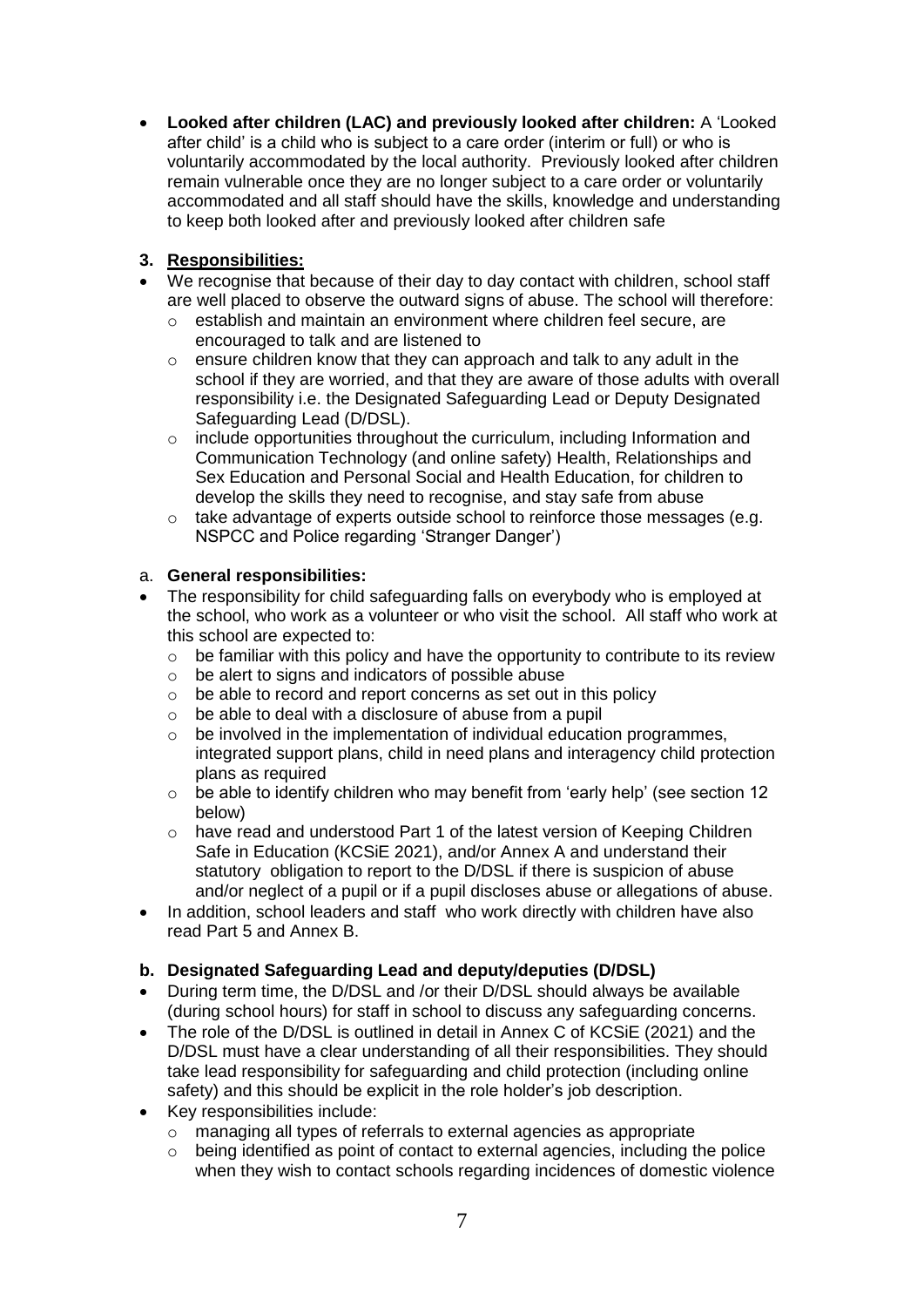- $\circ$  liaising closely with the head teacher (where DSL is not the head teacher) to ensure they are kept updated
- $\circ$  working and liaising with others both within the school structure (governors, head teacher etc) and external agencies so that children's needs are considered holistically
- o promoting supportive engagement with parents in safeguarding and promoting the welfare of children, including where the families may be facing challenging circumstances
- o acting as a source of support, advice and expertise for all staff
- o ensuring that when a pupil is placed with alternative provision provider that provider meets the needs of the pupil and also obtains written confirmation from that provider that all appropriate safeguarding checks have been carried out
- o liaison (as required) with the "case manager" and local authority designated officer(s) for allegations (DOFA)
- o ensuring all staff are trained at the appropriate level
- o maintaining responsibility for 'Child Protection' files and their transfer to other schools when required
- The D/DSL must take responsibility for ensuring that any additional procedures or changes to communication and practice are followed in the event of the need for 'Remote Learning' (see section 11 below).
- The D/DSL uses the appropriate tools and guidance when children are identified as in need of 'early help' (see section 12 below)
- The D/DSL is also aware of the protocols to be followed (as outlined by the LA) in the event that a child is not collected from school as expected and that parents have been informed of the protocol to be followed

#### **c. Designated Teacher for Looked After Children and previously Looked After Children (DTLAC):**

- The DTLAC is the central point of initial contact within the school for looked after children
- They take the lead responsibility for ensuring that school staff understand the things that can affect how looked after and previously looked after children learn and achieve and how the whole school supports the educational achievement of these pupils. This means ensuring that all staff:
	- o have high expectations for their learning and set targets to accelerate educational progress
	- $\circ$  are aware of the emotional, psychological and social effects of loss and separation from birth families and the impact this might have on their behaviour
	- o understand the need to treat each child as an individual
	- $\circ$  appreciate the central importance of the looked after child's 'Personal Educational Plan' (PEP)
	- o understand the role of other professionals involved in a child's care
	- $\circ$  be a contact for parents or quardians
	- $\circ$  More detailed information regarding their role can be found in 'The designated [teacher for looked after and previously looked-after children'](https://assets.publishing.service.gov.uk/government/uploads/system/uploads/attachment_data/file/683561/The_designated_teacher_for_looked-after_and_previously_looked-after_children.pdf) (DfE Feb 2018)

#### **d. Head teacher**

 The head teacher – at Princecroft the Head Teacher is also the DSL - should ensure that safeguarding is an agenda item for every staff meeting.

#### **e. Governors:**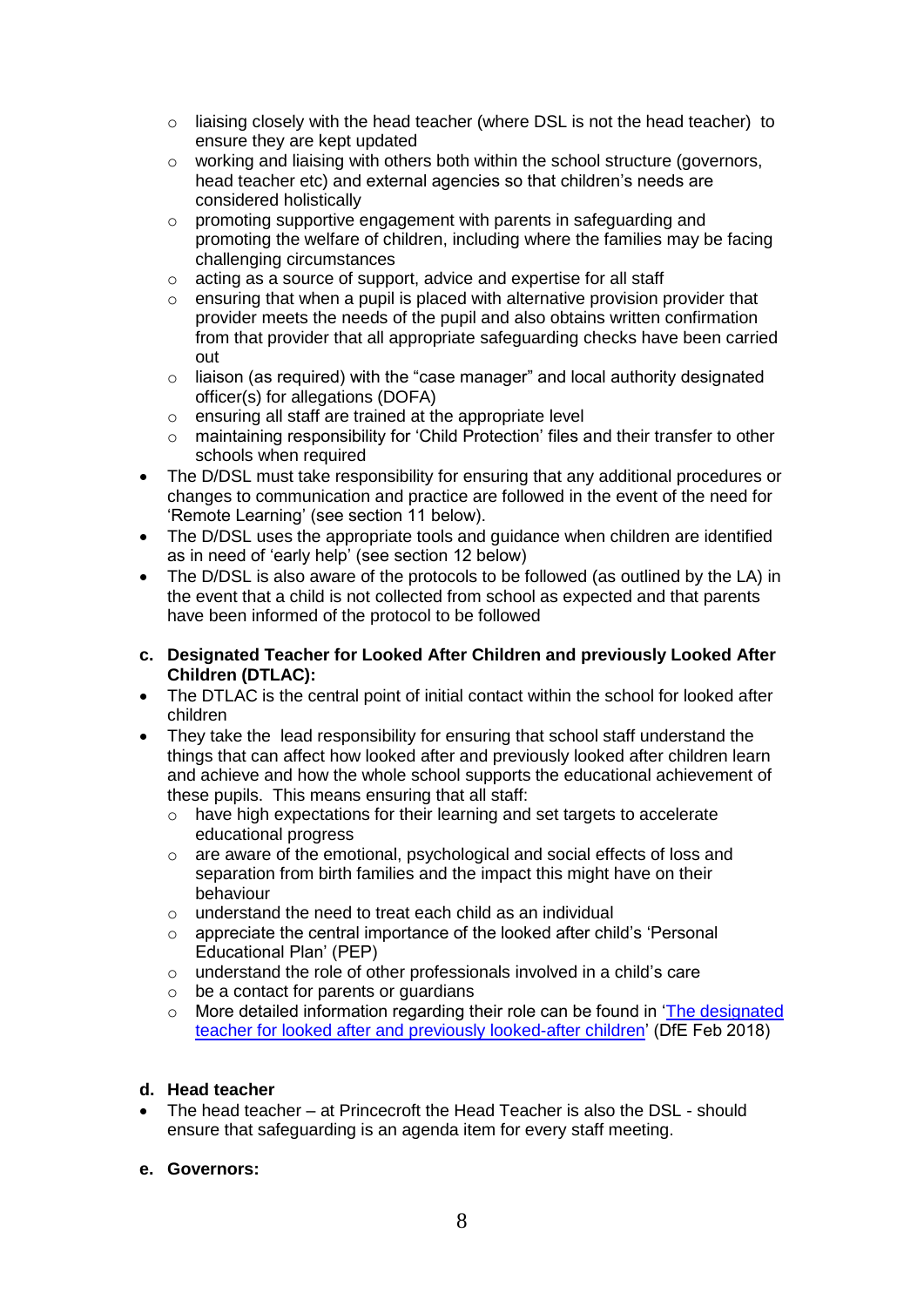As key strategic decision makers and vision setters for the school, the governors will make sure that the school's policies and procedures are in line with national and local safeguarding requirements. Governors will work with senior leaders to make sure the following safeguarding essentials are in place:

| Annual review of<br>$\bullet$<br>$\bullet$                                                                                                                                                                                                                                                                                                                                                                                                                                                                                                                                                                                                                                                                                                                                                                                                                                                                                                                                                                                 | <b>Behaviour Policy</b>                                                                                                                                                                                                                                                                                                                                                                                                                                                                                                                                                                                                                                                                                                                                                                                                                         |                                                                                                                                                                                                                                       |
|----------------------------------------------------------------------------------------------------------------------------------------------------------------------------------------------------------------------------------------------------------------------------------------------------------------------------------------------------------------------------------------------------------------------------------------------------------------------------------------------------------------------------------------------------------------------------------------------------------------------------------------------------------------------------------------------------------------------------------------------------------------------------------------------------------------------------------------------------------------------------------------------------------------------------------------------------------------------------------------------------------------------------|-------------------------------------------------------------------------------------------------------------------------------------------------------------------------------------------------------------------------------------------------------------------------------------------------------------------------------------------------------------------------------------------------------------------------------------------------------------------------------------------------------------------------------------------------------------------------------------------------------------------------------------------------------------------------------------------------------------------------------------------------------------------------------------------------------------------------------------------------|---------------------------------------------------------------------------------------------------------------------------------------------------------------------------------------------------------------------------------------|
| online safety<br>$\bullet$<br>Children are taught<br>$\bullet$<br>about online safety.<br>Staff training,<br>$\bullet$<br>$\bullet$<br>including regular<br>$\bullet$<br>safeguarding updates,<br>online safety, safer<br>$\bullet$<br>working practice,<br>whistleblowing<br>$\bullet$<br>procedures and<br>'Prevent' training.<br>Training for<br>٠<br>$\bullet$<br>Governors<br>$\bullet$<br>Training for D/DSL as<br>$\bullet$<br>$\bullet$<br>required<br>$\bullet$<br>Training for DTLAC at<br>$\bullet$<br>the appropriate level.<br><b>Ensuring staff have</b><br>$\bullet$<br>read and understood<br>$\bullet$<br>KCSiE, Part 1 (and<br>$\bullet$<br>Annex B and Part 5<br>for staff working<br>$\bullet$<br>directly with children)<br>Teaching staff<br>$\bullet$<br>confidence to deliver<br><b>RSHE/PSHE training</b><br>$\bullet$<br>to all pupils<br>$\bullet$<br>Whole school<br>$\bullet$<br>approach to broad<br>and balanced<br>curriculum embedding<br>safeguarding teaching<br>$\bullet$<br>$\bullet$ | Children Missing out on<br><b>Education and Children</b><br><b>Missing Education</b><br><b>Early Help</b><br><b>Female Genital Mutilation</b><br>(FGM)<br>Honour based abuse<br>(HBA)<br>Physical and mental<br>health and emotional well<br>being<br>Multi agency working<br>Online safety<br>Peer on Peer abuse<br>Procedures for the<br>effective support of<br>anyone facing an<br>allegation<br>Pupil voice<br>Relationship, Health and<br><b>Sex Education Policy</b><br>Reporting abuse,<br>including dealing with a<br>child at immediate<br>risk/SVPP procedures<br>Staff contribution to policy<br>'Staff Code of<br>Conduct'/'Staff Behaviour<br>Policy' including low level<br>concerns about staff<br>conduct.<br>Safeguarding & Child<br>Protection<br>Policy review,<br><b>Safer Recruitment</b><br>Procedures<br>Whistleblowing | Appointment of<br>Designated<br>Safeguarding Lead<br>(DSL) and Deputy<br>(DDSL)<br>Appointment of<br>$\bullet$<br>nominated governor<br>Appointment of<br>$\bullet$<br><b>DTLAC</b><br>Pastoral and well-<br>$\bullet$<br>being staff |

- The nominated governor for safeguarding liaises with the head teacher and the D/DSL to complete an annual safeguarding audit for the local authority.
- The Chair of Governors is responsible for liaising directly with the LA Designated Officer for Allegations (DOFA) in the event of an allegation of abuse being made against the head teacher.
- As well as the school's safeguarding induction programme (see section 5 below) governors are encouraged to complete face to face whole school safeguarding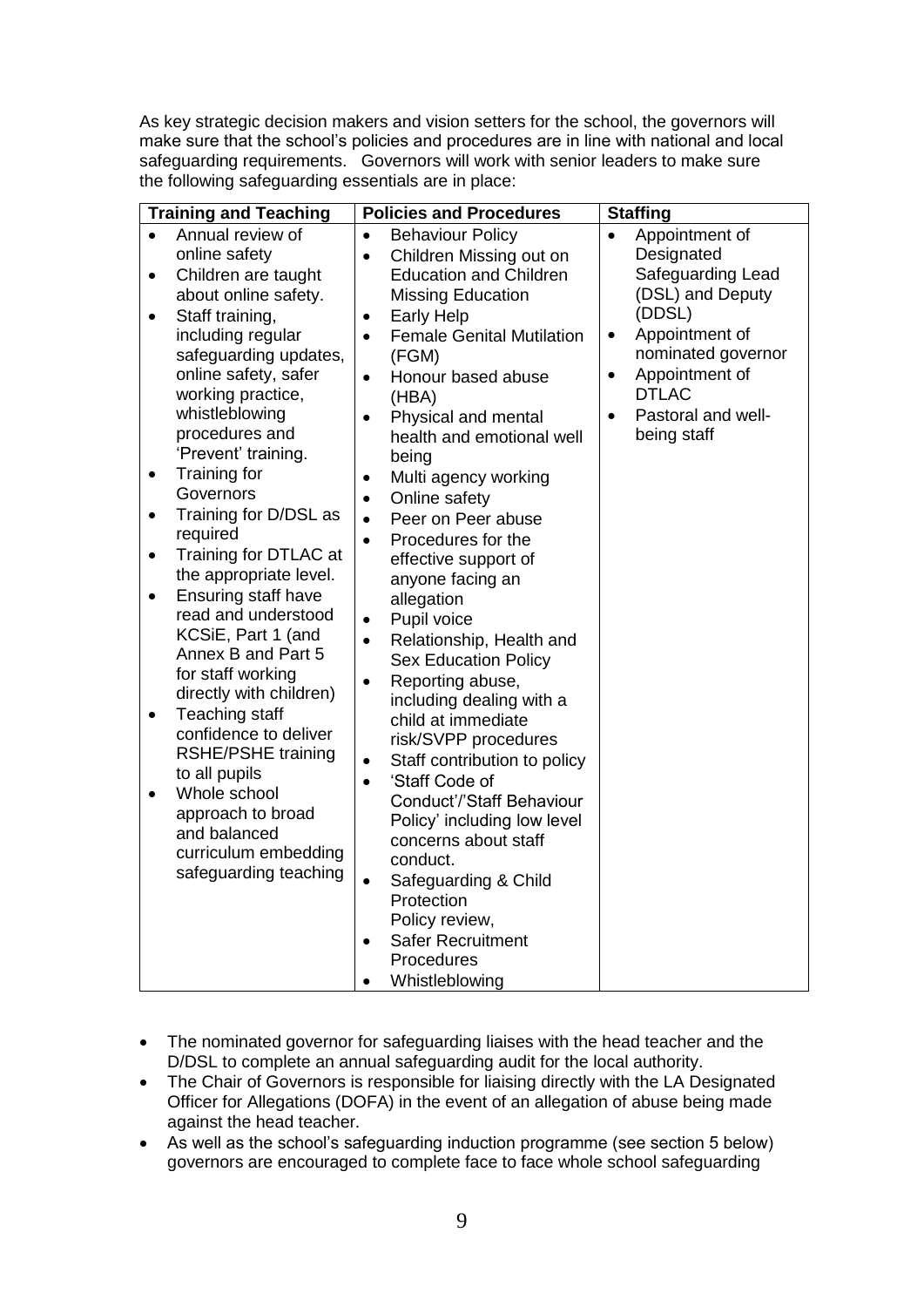and child protection training and may attend face to face training for governors as provided by the LA.

- [The Governors Handbook](https://assets.publishing.service.gov.uk/government/uploads/system/uploads/attachment_data/file/788234/governance_handbook_2019.pdf): section 6.8 outlines in greater detail the responsibilities of the Governing Body with regards to child protection and safeguarding and section 6.9 outlines in greater detail the responsibilities of the Governing Body with regards to pupil well-being.
- The governors monitor the school's safer recruitment practice, including the 'Single Central Record' (SCR)
- The governors ensure that safeguarding is an agenda item for every full governing body meeting.
- The nominated governor meets the DSL every term (six time a year) to monitor the effectiveness of this policy.

#### **4. Safer Recruitment**

 All staff are subject to safer recruitment processes and checks, and we follow the guidance as set out in Part 3 of KCSiE (2021) and, where applicable, new staff are asked to complete a 'Declaration of Disqualification' as detailed in the 2018 childcare disqualification regulations and the Childcare Act 2006.

We scrutinise all applications for paid or voluntary posts, we undertake interviews and make appropriate checks through the Disclosure and Barring Service (DBS).

- We maintain a SCR of the essential checks as set out in KCSiE, that have been carried out and certificates obtained. The SCR applies to all staff (including supply staff and teacher trainees on salaried routes who work at the school and all governors.
- Volunteers who work at the school are also checked in line with current legislation and LA guidance.
- At least one person on any appointment panel has undertaken 'Safer Recruitment Training', which is updated once every 5 years as a minimum.

#### **5. Induction & ongoing training Induction:**

- All new staff, regular volunteers and governors are informed of our safeguarding and child protection procedures at induction to include all elements of safeguarding) as outlined in the school's policy.
- Our induction for staff also includes:
	- $\circ$  plan of support for individuals appropriate to the role for which they have been hired
	- o confirmation of the conduct expected of staff within the school our Staff Code of Conduct
	- $\circ$  opportunities for a new member of staff to discuss any issues or concerns about their role or responsibilities
	- o confirmation of the line management/mentor process whereby any general concerns or issues about the person's ability or suitability will be addressed
- All staff will be given a copy KCSiE (2021) or Annex A (in either paper or electronic form) and asked to sign the school's record to acknowledge that they have read it.
- In addition, all staff who work with children will also be required to read Annex B and Part 5 of KCSiE and asked to sign the school's record to acknowledge that they have read it.
- The Safeguarding and Child Protection Policy together with the appropriate 'Code of Conduct' will be provided to all staff, including temporary staff and volunteers on induction. They will be asked to sign the school's records to acknowledge receipt and understanding of these documents.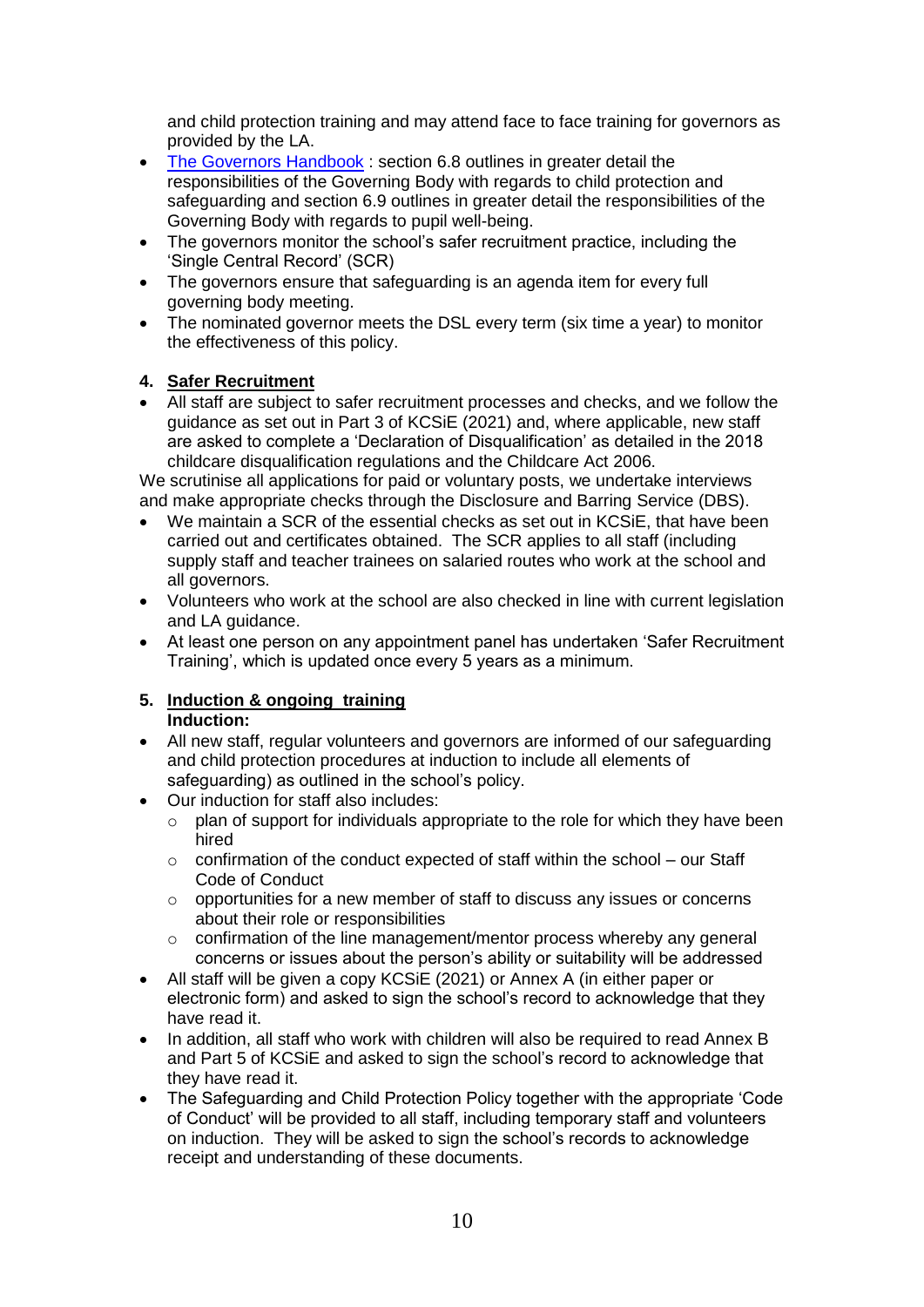## **Ongoing Training:**

- All staff will receive updated safeguarding training at least once every 3 years to ensure that they understand their role and are aware of current legal and professional requirements. A register of those staff present at this whole school session will be kept by the DSL and any member of staff not present will undertake this statutory training requirement on their return
- In addition, all staff members will receive safeguarding and child protection updates (e.g. via email, e-bulletins staff meeting etc) as necessary and at least annually.
- All staff will also receive annual training in online safety and 'Prevent' awareness training.
- The D/DSL will receive additional multi agency training, which is updated every two years as a minimum. They will also attend multi-agency courses relevant to the school's needs. In addition, their knowledge and skills are refreshed at least annually, e.g. via e-bulletins or safeguarding networking events with other D/DSLs.

#### **6. Safer working practice and staff behaviour**

- The 'Staff Code of Conduct' clearly sets out staff behaviour that should be avoided as well as those that constitute safe practice and supports our commitment to safeguarding children.
- All adults who come into contact with children and young people in their work have a duty of care<sup>2</sup> to safeguard and promote their welfare.
- The public is entitled to expect the highest standards of behaviour from school employees.
- Employees represent the school and are trusted to act in a way which promotes the school's interests and protects its reputation.
- Safe working practice ensures that pupils are safe and that all staff, volunteers and governors:
	- $\circ$  are responsible for their own actions and behaviour and should avoid any conduct which would lead any reasonable person to question their motivation and intentions
	- o work in an open and transparent way
	- o work with other colleagues where possible in situations open to question
	- $\circ$  discuss and/or take advice from school management over any incident which may give rise to concern
	- o record any incident of decisions made

l

- Teaching staff are expected to act within the guidance of the 'Personal and Professional Conduct' section of the [Teachers' Standards.](https://assets.publishing.service.gov.uk/government/uploads/system/uploads/attachment_data/file/665520/Teachers__Standards.pdf)
- All staff who are legally required to complete a 'Declaration of Disqualification Form' must do so annually.
- Staff must not be under the influence of alcohol or any other substance which may affect their ability to care for children. If staff are taking medication which may affect their ability to care for children, they should seek medical advice. Schools must ensure that staff only work directly with children if medical advice confirms that the medication is unlikely to impair that staff member's ability to look after children properly.

 $2$  The duty which rests upon an individual to ensure that all reasonable steps are taken to ensure the safety of a child or young person involved in any activity, or interaction for which that individual is responsible. Any person in charge of, or working with children and young people in any capacity is considered, both legally and morally, to owe them a duty of care (Guidance for Safer Working Practice for Adults who work with Children and Young People'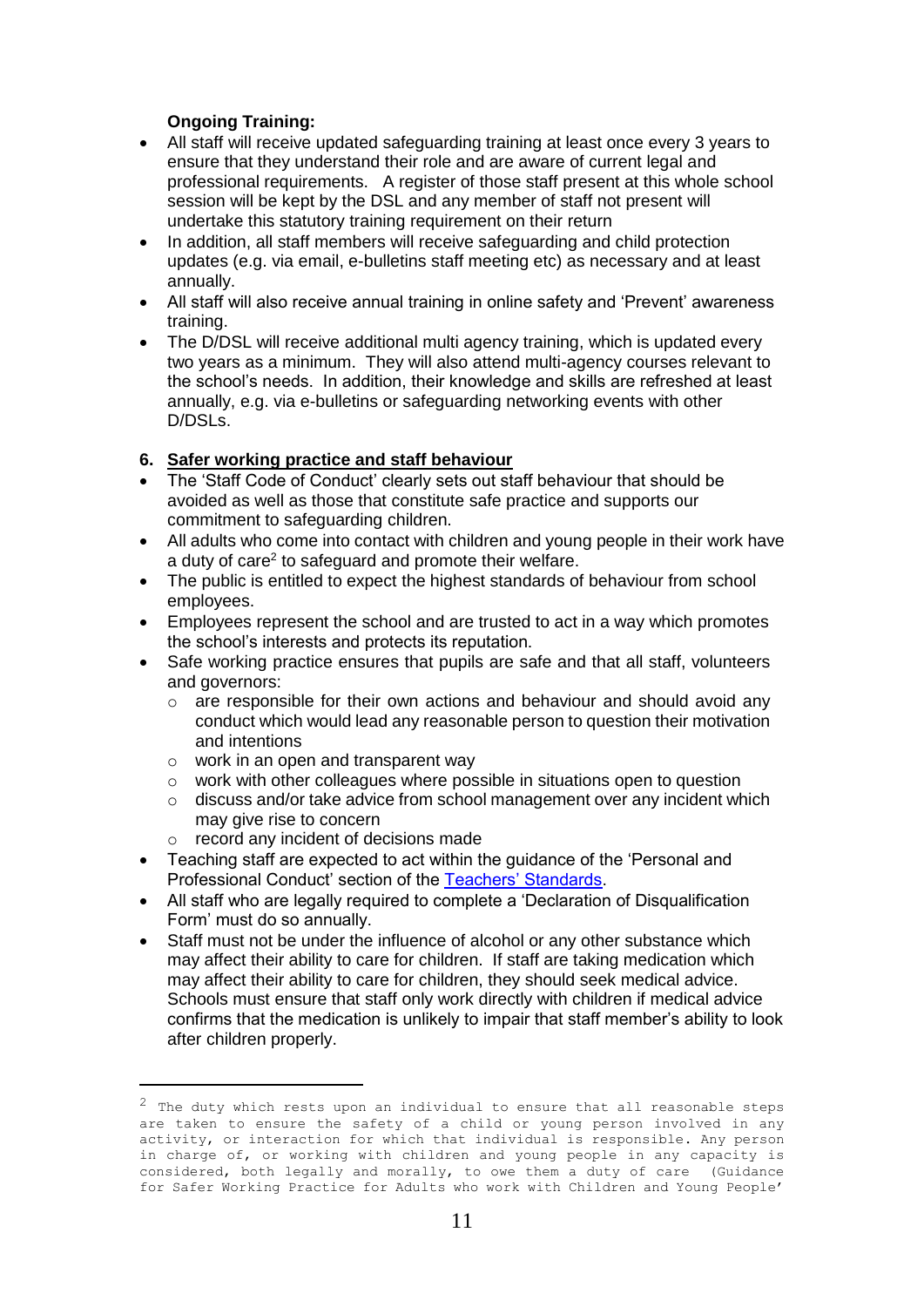Staff medication on the school premises must be stored securely and out of reach of children at all times.

## **7. Whistleblowing**

The Governor responsible for whistleblowing at Princecroft is **Mrs Sue Allen**

- All staff can raise concerns about poor or unsafe practice and potential failures in the school safeguarding regime. Our whistleblowing procedures, which are reflected in staff training and our Code of Conduct, are in place for such concerns to be raised with the Head Teacher, Chair of Governors or the Nominated governor for Whistleblowing,
- If a staff member feels unable to raise an issue with senior leadership role in school as above or feels that their genuine concerns are not being addressed, other whistleblowing channels are open to them:
	- o the NSPCC whistleblowing helpline Staff can call: 0800 028 0285 from 08:00 to 20:00, Monday to Friday, or email help@nspcc.org.uk.

# **8. Managing allegations of abuse against staff and volunteers**

- The school follows the procedure set out be the SVPP 'Allegations against adults' flowchart which is displayed in the staffroom and adult cloakrooms for easy reference.
- Where anyone in the school has a concern about the behaviour or an adult who works or volunteer at the school, including supply staff, they must immediately consult the head teacher who will refer to the Designated Officer for Allegations (DOFA).
- Any concern or allegation against the Head Teacher will be reported to the Chair of Governors without informing the Head Teacher.
- All staff must remember that the welfare of a child is paramount and must not delay raising concerns by a report could jeopardise their colleague's career. Our school promotes an open and transparent culture in which all concerns about all adults working in or on behalf of the school, including supply teachers, volunteers and contractors, are dealt with appropriately.
- Concerns and allegations relation to supply staff and contractors will be notified to their employers for investigation and potential referral to DOFA.
- Any allegation of abuse will be dealt with in a fair and consistent way that provides effective protection for the child and at the same time supports the person who is the subject of the allegation.
- A 'case manager' will be appointed by the school to lead any investigation where the reported allegation does ; not meet the allegations threshold to consider a referral to the DOFA. This is the Head Teacher or, where the Head Teacher is the subject of an allegation, the Chair of Governors.
- In some circumstances the member of staff will, without prejudice, be asked to take a period of paid leave pending the results of the investigation.
- The school will make every effort to maintain confidentiality and guard against unwanted publicity while an allegation is being investigated or considered.
- Malicious allegations against staff will be investigated and dealt with by the Head Teacher and, if appropriate, a committee of governors.

#### **9. Managing low level concerns**

 The school operates a 'low-level' concerns policy in accordance with KCSIE. 'Low-level' refers to behaviour that is: inconsistent with expectations set out in the Code of Conduct, including inappropriate conduct outside of work, and/or does not meet the allegations threshold, or is otherwise not considered serious enough to consider a referral to the DOfA.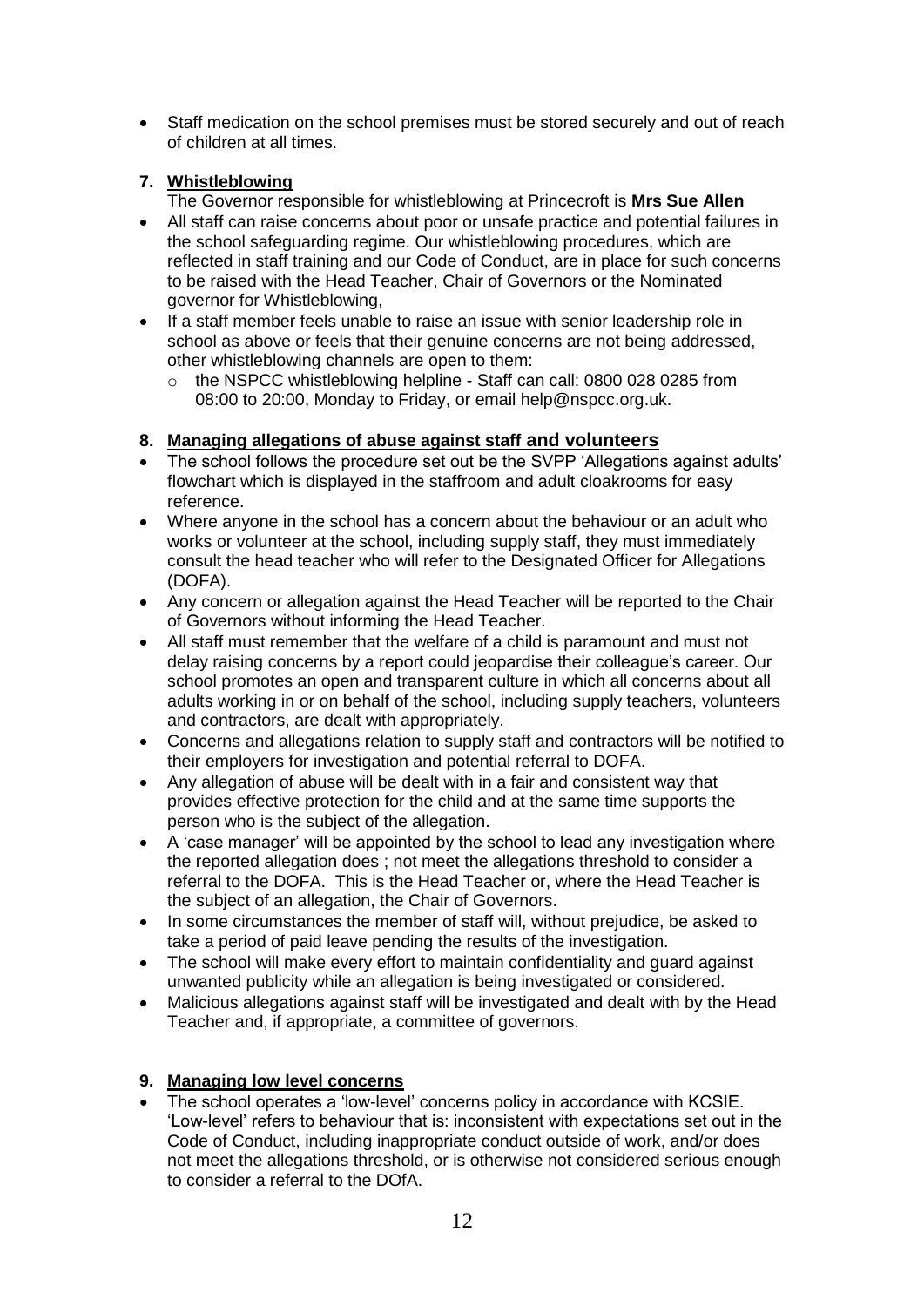- All low-level concerns will be reported to the head teacher; low-level concerns about the head teacher will be reported to the chair of governors.
- The school will:
	- $\circ$  ensure all staff are clear about what appropriate behaviour is (as set out in the Code of Conduct), and are confident in distinguishing expected and appropriate behaviour from concerning, problematic or inappropriate behaviour, in themselves and others
	- o empower staff to share any low-level safeguarding concerns
	- o provide a responsive, sensitive and proportionate handling of such concerns when they are raised, for both the child/ren and the adult and,
	- $\circ$  respond to reports of low-level concerns in accordance with our HR conduct procedures by addressing unprofessional behaviour and support the individual to correct it at an early stage. If the concern has been raised via a third party, the head teacher will collect as much evidence as possible by speaking:
		- directly to the person who raised the concern, unless it has been raised anonymously
		- to the individual involved and any witnesses
- Reporting low-level concerns helps to create and embed a culture of openness, trust and transparency in which the school's values and expected behaviour are constantly lived, monitored and reinforced by all staff.
- Staff are encouraged to self-refer where they have found themselves in a situation which could be misinterpreted, might appear compromising to others, and/or on reflection they believe they have behaved in such a way that they consider falls below the expected professional standards.
- All low-level concerns will be recorded in writing, retained and reviewed to help recognise any weakness in the school safeguarding system so that potential patterns of concerning, problematic or inappropriate behaviour can be identified.

#### **10. Curriculum**

- Through our broad and balanced curriculum we endeavour to promote the spiritual, moral, cultural, mental and physical development of our pupils and prepare them for the opportunities, responsibilities and experiences of life.
- We provide opportunities for pupils to develop skills, concepts, attitudes and knowledge that promote their safety and well-being. The PSHE and citizenship curriculum, incorporating 'Relationships, Health and Sex Education', specifically includes the following objectives:
	- o developing pupil self-esteem and communication skills
	- o developing strategies for self-protection including online safety
	- o developing a sense of the boundaries between appropriate and inappropriate behaviour in adults and within peer relationships (positive relationships and consent)

#### **11. Remote Learning**

- If the school is required to change the way provision to children is offered due to exceptional circumstances (e.g. during a pandemic lockdown, self-isolation etc.) staff responsibilities to remain alert to the signs and risks of abuse to children will continue to apply. In such circumstances the DSL will:
	- o work closely with social care and partner agencies to support children in these circumstances and to identify children who may be at risk for the first time and/or benefit from additional support
	- $\circ$  use specific local and national guidance about safeguarding in such circumstances to inform practice e.g. UK Safer internet centre guidance,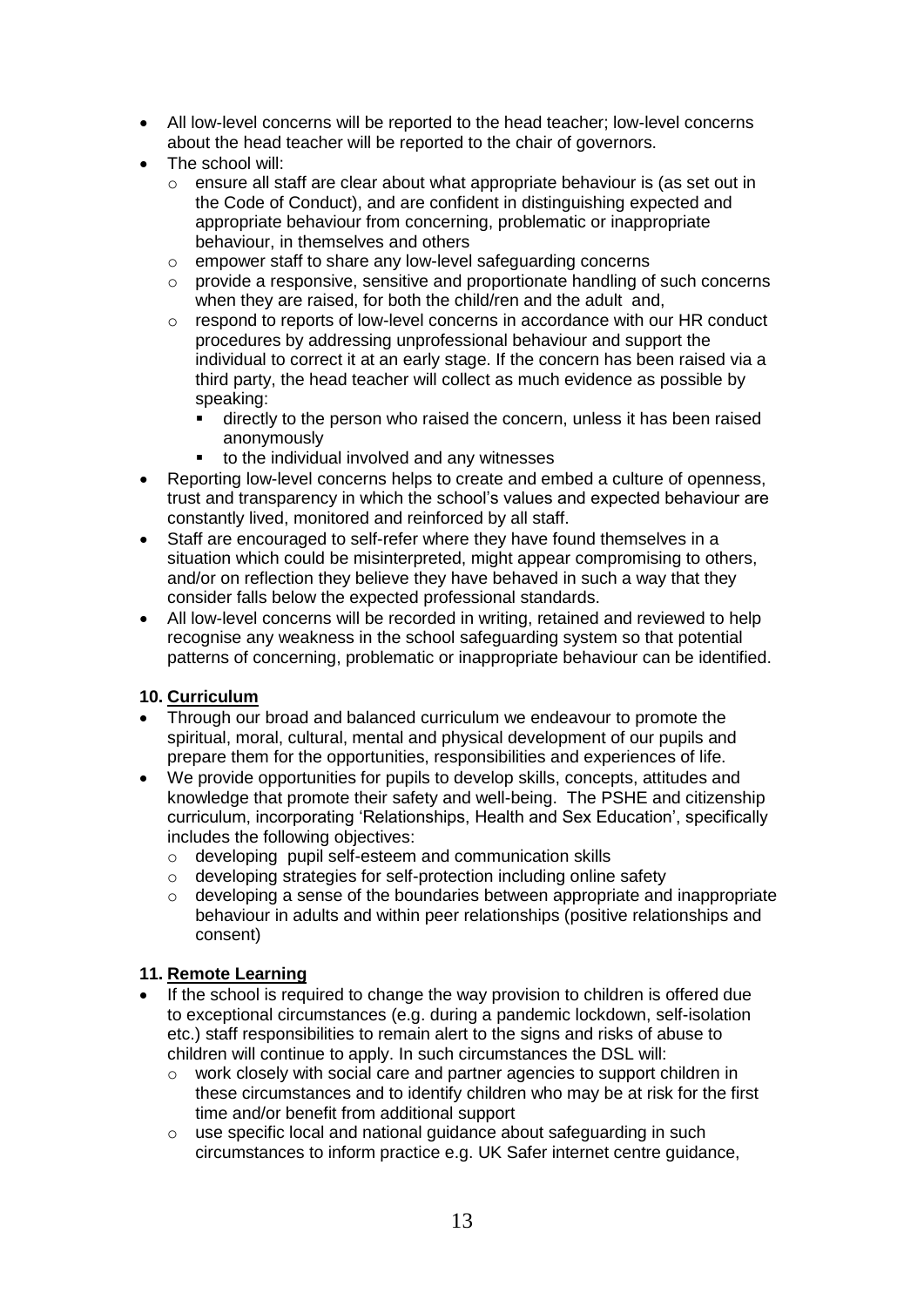DfE safeguarding and remote education and will ensure staff, children, and families are provided with written:

- amended DSL arrangements as required (names, location and contact details)
- temporary changes to procedures for working with children e.g. online.
- **EXECUTE:** amended procedures for reporting concerns
- safeguarding training arrangements
- timescales for such changes so that all children, families and staff understand when such arrangements will end, and arrangements revert to those in place prior to the events leading to the need for the temporary changes.
- We will ensure the curriculum we offer during such circumstances, continues to promote learners' spiritual, moral, cultural, mental and physical development.

#### **12. 'Early Help'**

- Providing 'Early Help' is more effective in promoting the welfare of children than reacting later.
- Any child may benefit from early help, but all staff should be particularly alert to the potential need for early help for a child who:
	- o is disabled and has specific additional needs
	- o has specific educational needs (whether or not they have a statutory Education Health and Care Plan)
	- o has a mental health need
	- o is a young carer
	- o is showing signs of being drawn in to anti-social or criminal behaviour
	- o is frequently missing/goes missing from care or from home
	- o is at risk of modern slavery, trafficking, sexual or criminal exploitation
	- $\circ$  is at risk of being radicalised or exploited
	- $\circ$  has a family member in prison or is affected by parental offending
	- $\circ$  is in a family which presents challenges for the child (e.g. drug/alcohol abuse, adult mental health problems and/or domestic abuse
	- $\circ$  is misusing drugs or alcohol
	- o has returned home to their family from care
	- o is at risk of honour bases abuse, FGM or forced marriage
	- o is privately fostered
	- o is persistently absent from school
- 'Early Help' means providing support as soon as a problem emerges, which can be at any point in a child's life, from the foundation years through to the teenage years and can also prevent further problems arising, for example, if it is provided as part of a support plan where a child has returned home to their family from care.
- All our staff can identify children who may benefit from 'Early Help' as a problem emerges and discuss this with the D/DSL.
- The D/DSL uses:
	- o the guidance on the 'Digital Assessment and Referral Tool' as appropriate as part of a holistic assessment of the child's needs, the Multi Agency Thresholds for Safeguarding Children on the SVPP website about suitable action to take when a pupil has been identified as making inadequate progress or having an unmet need and various resources to identify and respond to harmful sexual behaviour.
- The D/DSL liaises with Wiltshire SEND service.
- **13. Children with Special Educational Needs and Disabilities (SEND) or physical health issues**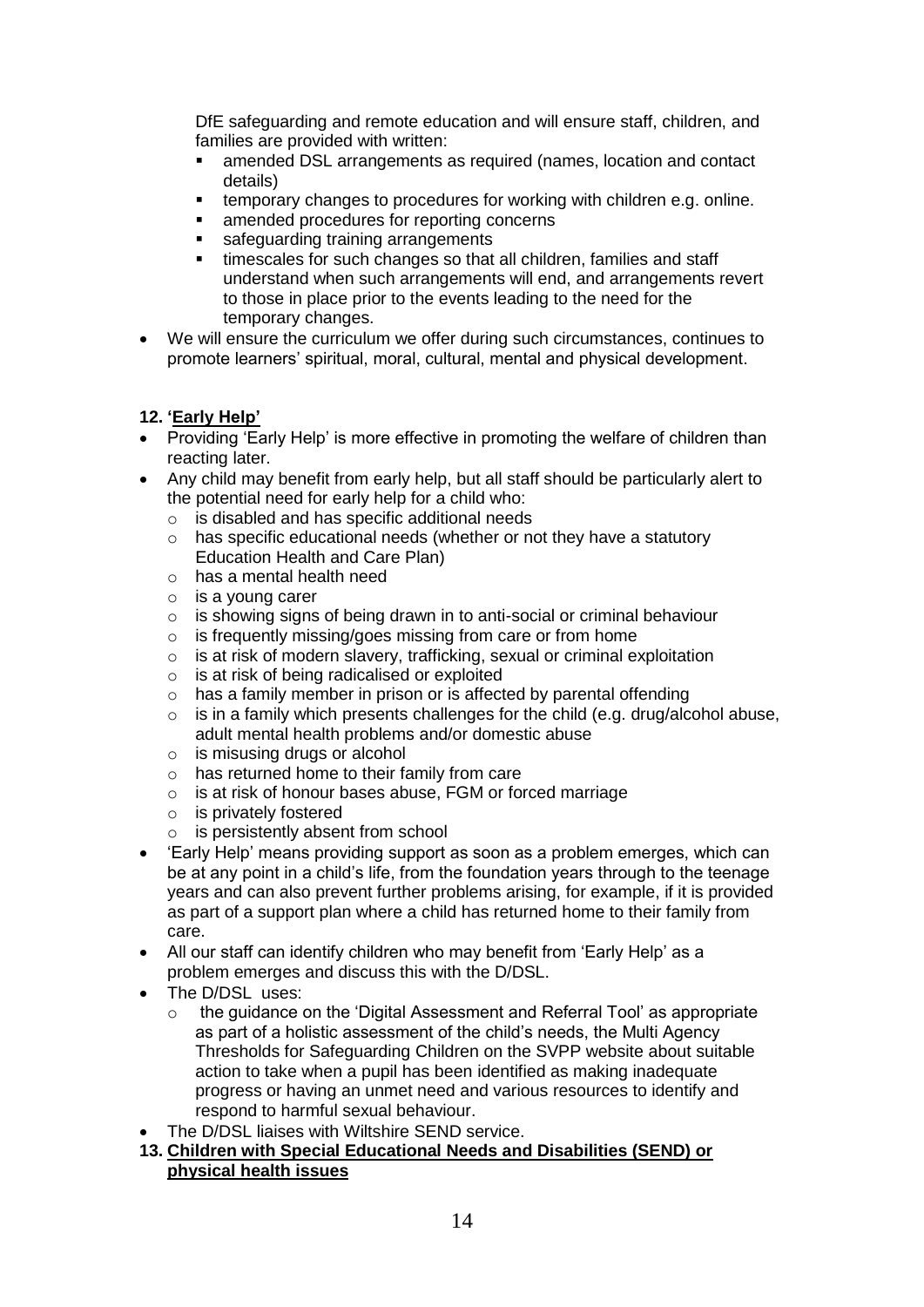- The school recognise that for a variety of reasons, children with additional needs face an increased risk of abuse and neglect; therefore adults are expected to take extra care to interpret correctly apparent signs of abuse or neglect We never assume that behaviour, mood or injury relates to the pupil's additional needs without further exploration.
- Staff understand that additional challenges can exist when recognising abuse and neglect in pupils with SEND, including communication barriers.
- Staff recognise that children with SEND are also at a higher risk of peer group isolation and can be disproportionately affected by bullying (including prejudiced based bullying).
- To address those additional challenges, extra pastoral support is considered for children with SEND and they are also encouraged to discuss their concerns.
- The D/DSL works with the Special Educational Needs Co-ordinator (SENCo) to identify pupils with additional communication needs and whenever possible, these pupils are given the chance to express themselves to a member of staff with appropriate communication skills.

#### **14. The use of 'reasonable force' in schools'**

- There are circumstances when it is appropriate for staff to use reasonable force to safeguard children. The term 'reasonable force' covers the broad range of actions used by staff that involve a degree of physical contact to control or restrain children. This can range from guiding a child to safety by the arm, to more extreme circumstances such as breaking up a fight or where a young person needs to be restrained to prevent violence or injury. 'Reasonable' in these circumstances means 'using no more force than is needed'. The use of force may involve either passive physical contact, such as standing between pupils or blocking a pupil's path, or active physical contact such as leading a pupil by the arm out of the classroom. The school has a policy on the use of reasonable force that follows DfE advice for schools. Our policy is available on our school website and the DfE guidance is available at [Use of Reasonable Force in Schools.](https://assets.publishing.service.gov.uk/government/uploads/system/uploads/attachment_data/file/444051/Use_of_reasonable_force_advice_Reviewed_July_2015.pdf)
- All staff will follow our behaviour policy and all pupils are encouraged to follow these expectations to reduce the need for the need for 'use of reasonable force.' Staff will work in collaboration with pupils and parents to plan positive, proactive behaviour support which may include support plans, referral to specialist agencies and agreeing actions to reduce the occurrence of challenging behaviour.

#### **15. What constitutes child abuse or neglect?**

Through our induction process and staff training, all our staff recognise and are alert to the signs of abuse and neglect as well as wider safeguarding issues, including but not limited to child on child sexual violence and harassment, peer on peer abuse and exploitation, as outlined in [KCSiE \(2021\),](https://assets.publishing.service.gov.uk/government/uploads/system/uploads/attachment_data/file/1007260/Keeping_children_safe_in_education_2021.pdf) ['What to do if you're](https://assets.publishing.service.gov.uk/government/uploads/system/uploads/attachment_data/file/419604/What_to_do_if_you_re_worried_a_child_is_being_abused.pdf)  [worried a child is being abused –](https://assets.publishing.service.gov.uk/government/uploads/system/uploads/attachment_data/file/419604/What_to_do_if_you_re_worried_a_child_is_being_abused.pdf) Advice for practitioners (2015) and [Sexual](https://assets.publishing.service.gov.uk/government/uploads/system/uploads/attachment_data/file/999239/SVSH_2021.pdf)  [violence and sexual harassment between children in schools \(2021\).](https://assets.publishing.service.gov.uk/government/uploads/system/uploads/attachment_data/file/999239/SVSH_2021.pdf)

- Part 5 of KCSiE, together with Annex B provide staff with more detailed guidance on a number of specific safeguarding issues. A brief outline of some (but not all) of these specific concerns is given below in section 17.
- KCSiE identifies four categories of abuse but acknowledges that these rarely stand alone and that in most cases of abuse multiple issues will overlap one with another. A more detailed explanation together with examples can be found in KCSiE (2021). The four 'categories' of abuse are defined as:
	- o **physical abuse**
	- o **emotional abuse**
	- o **sexual abuse**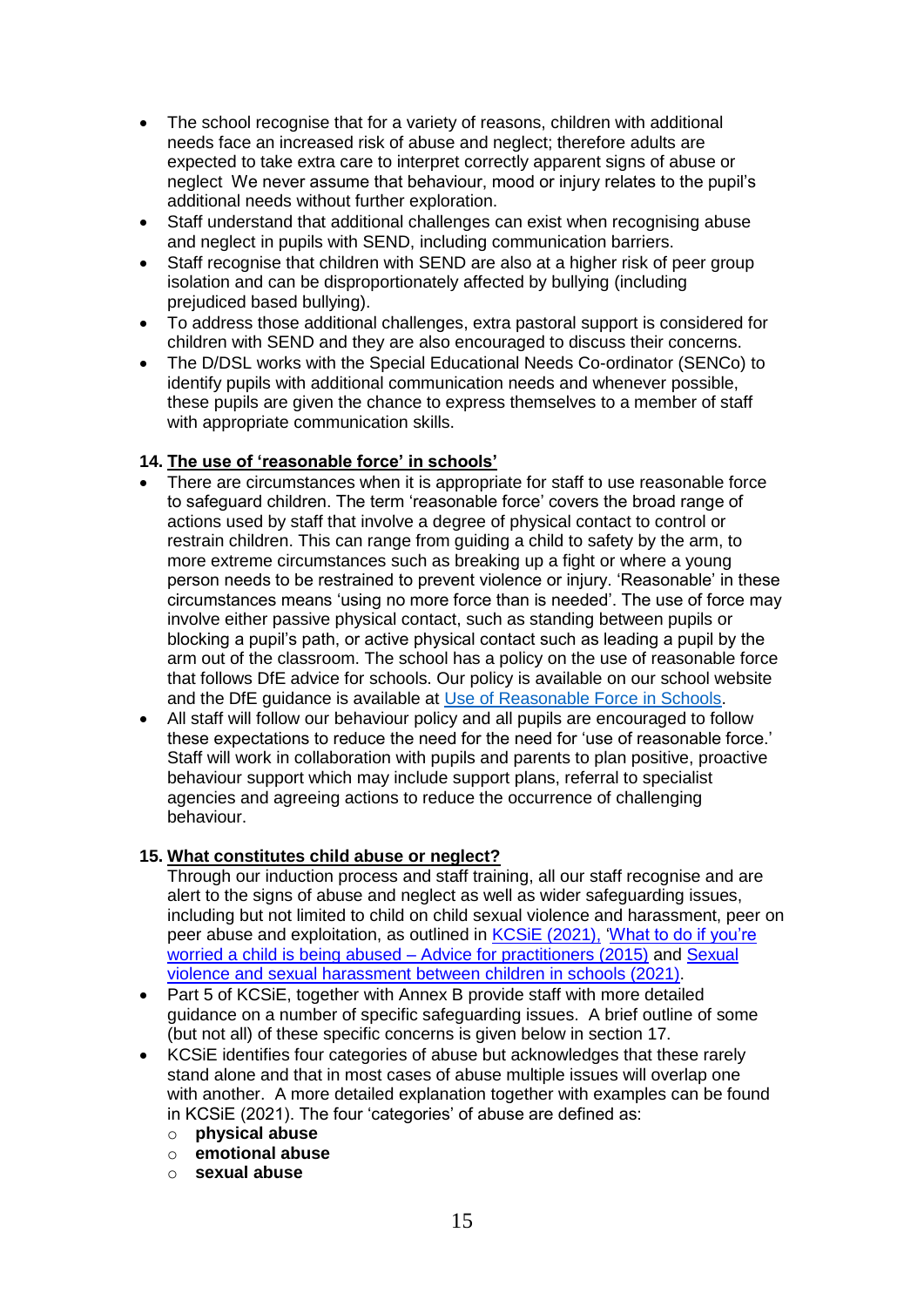#### o **neglect**

#### **16. Contextual Safeguarding**

- Safeguarding incidents and/or behaviours can be associated with factors outside the school and/or can occur between children outside the school.
- All staff, but especially the D/DSL should be considering the context within which such incidents and/or behaviours occur. Children's social care assessments should consider such factors as it is important that schools provide as much information as possible as part of the referral process, particularly in the case of peer-on-peer abuse.
- More information regarding [contextual safeguarding](https://contextualsafeguarding.org.uk/about/what-is-contextual-safeguarding) is available here.

#### **17. Specific safeguarding concerns**

In this section, more detail is given on some of the specific safeguarding issues, which are outlined in greater detail in Annex A of KCSiE. This is not an exhaustive list and staff are still required to ensure that they have read Annex A enable them to have a good understanding of all the specific concerns outlined there.

#### **a. Child Sexual Exploitation (CSE):**

- CSE is a form of child sexual abuse. It occurs where an individual or group takes advantage of an imbalance of power to coerce, manipulate or deceive a child or young person under the age of 18 into sexual activity (a) in exchange for something the victim needs or wants, an/or (b) for the financial advantage or increased status of the perpetrator or facilitator.
- CSE does not always involve physical contact; it can also occur through the use of technology.<sup>3</sup>
- The victim may have been sexually exploited even if the sexual activity appears consensual. Consent cannot be given, even where a child may believe that they are voluntarily engaging in sexual activity with the person who is exploiting them.
- A significant number of children who are victims of sexual exploitation go missing from home, care and education at some point.
- There are several other signs that might be indicators of sexual exploitation and these are detailed in Annex B, KCSiE.

#### **b. Domestic abuse**

 $\overline{a}$ 

- Staff understand that domestic abuse is any incident or pattern of incidents of controlling, coercive, threatening behaviour, violence or abuse between those aged 16 or over who are, or have been, intimate partners or family members regardless of gender or sexuality. The abuse can encompass but is not limited to: psychological; physical; sexual; financial; and emotional harm.
- The DSL liaises with partner agencies as part of 'Encompass' in Wiltshire. When police are called to an incident of domestic abuse, where there are children in the household who have experienced the domestic incident, the DSL ensures the school receives up to date relevant information about the child's circumstances and will ensure key staff provide emotional and practical support to the child according to their needs.

#### **c. Female Genital Mutilation (FGM):**

- FGM is illegal in the UK and a form of child abuse with long-lasting harmful consequences.
- Staff must inform the D/DSL immediately if they suspect a girl is at risk of FGM.

<sup>3</sup> Extract from DfE 'Child sexual exploitation' – February 2017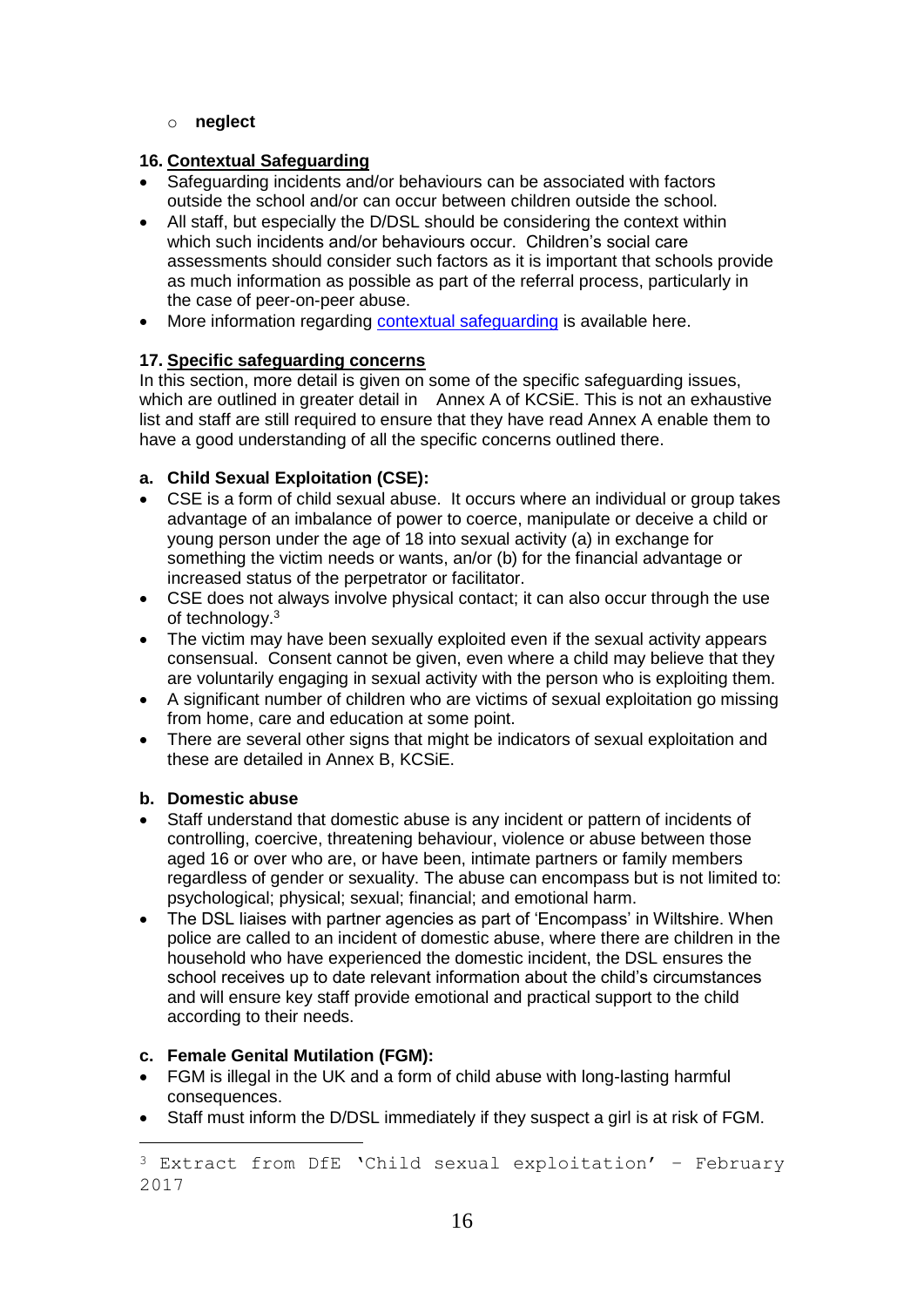• There is a statutory duty upon individual teachers (along with regulated health and social care professionals) to personally report to the police where they discover (either through disclosure by the victim or visual evidence) that FGM has been carried out on a girl under 18. Information regarding the specific duties of members of staff and on when and how to make a report can be found at 'Mandatory reporting of [female genital mutilation –](https://www.gov.uk/government/uploads/system/uploads/attachment_data/file/573782/FGM_Mandatory_Reporting_-_procedural_information_nov16_FINAL.pdf) procedural information' together with a useful summary of the FGM mandatory reporting duty: [FGM Fact](https://www.gov.uk/government/uploads/system/uploads/attachment_data/file/496415/6_1639_HO_SP_FGM_mandatory_reporting_Fact_sheet_Web.pdf)  **[Sheet](https://www.gov.uk/government/uploads/system/uploads/attachment_data/file/496415/6_1639_HO_SP_FGM_mandatory_reporting_Fact_sheet_Web.pdf)** 

#### **d. Looked after children and previously looked after children:**

- The most common reason for children becoming looked after is a result of abuse and/or neglect and it is therefore important that the DTLAC provides appropriate staff within school the information they need in relation to a child's looked after legal status and contact arrangements with birth parents or those with parental responsibility.
- The DTLAC should also have information about a child's care arrangements and the levels of authority delegated to the carer.
- The D/DSL and DTLAC should have details of the child's social worker and the name of the virtual school head designated to each child.
- As previously looked after children potentially remain vulnerable, all staff should have the skills, knowledge and understanding to keep them safe.
- Many looked after and previously looked after children have suffered disrupted learning, may have missed extended periods of school, and many of them have special educational needs and/or disabilities (SEND). The gaps in their learning and, in many cases the emotional impact of their experiences, are likely to have become significant barriers to their progress**.**
- The support that DTLAC and the school give to children who are looked after and previously looked after should not be seen in isolation. All looked after and previously looked after children will have a wide range of support mechanisms that will assist in promoting their educational achievement.

#### **e. Mental health**

- All staff are aware that mental health problems can be an indicator that a child has suffered or is at risk of suffering abuse, neglect or exploitation.
- Staff understand that:
	- o abuse and neglect, or other potentially traumatic adverse childhood experiences can have a lasting impact throughout childhood, adolescence and into adulthood
	- o these experiences can impact on children's mental health, behaviour and education
	- $\circ$  they have a duty to observe children day-to-day and identify those whose behaviour suggests that they may be experiencing a mental health problem or be at risk of developing one
- If staff have a mental health concern about a child that is also a safeguarding concern, they will report this concern using the agreed reporting mechanisms.
- More detailed information regarding the role that schools and staff have to play in the mental health of pupils can be found in the DfE guidance [Mental health and](https://assets.publishing.service.gov.uk/government/uploads/system/uploads/attachment_data/file/755135/Mental_health_and_behaviour_in_schools__.pdf)  [behaviour in schools \(DfE 2018\)](https://assets.publishing.service.gov.uk/government/uploads/system/uploads/attachment_data/file/755135/Mental_health_and_behaviour_in_schools__.pdf)

#### **f. Missing children and children missing education:**

 Staff report immediately to the D/DSL if they know of any child who may be either missing (in that their whereabouts are unknown) or missing education (compulsory school age of 5-16 with no school place and not electively home educated).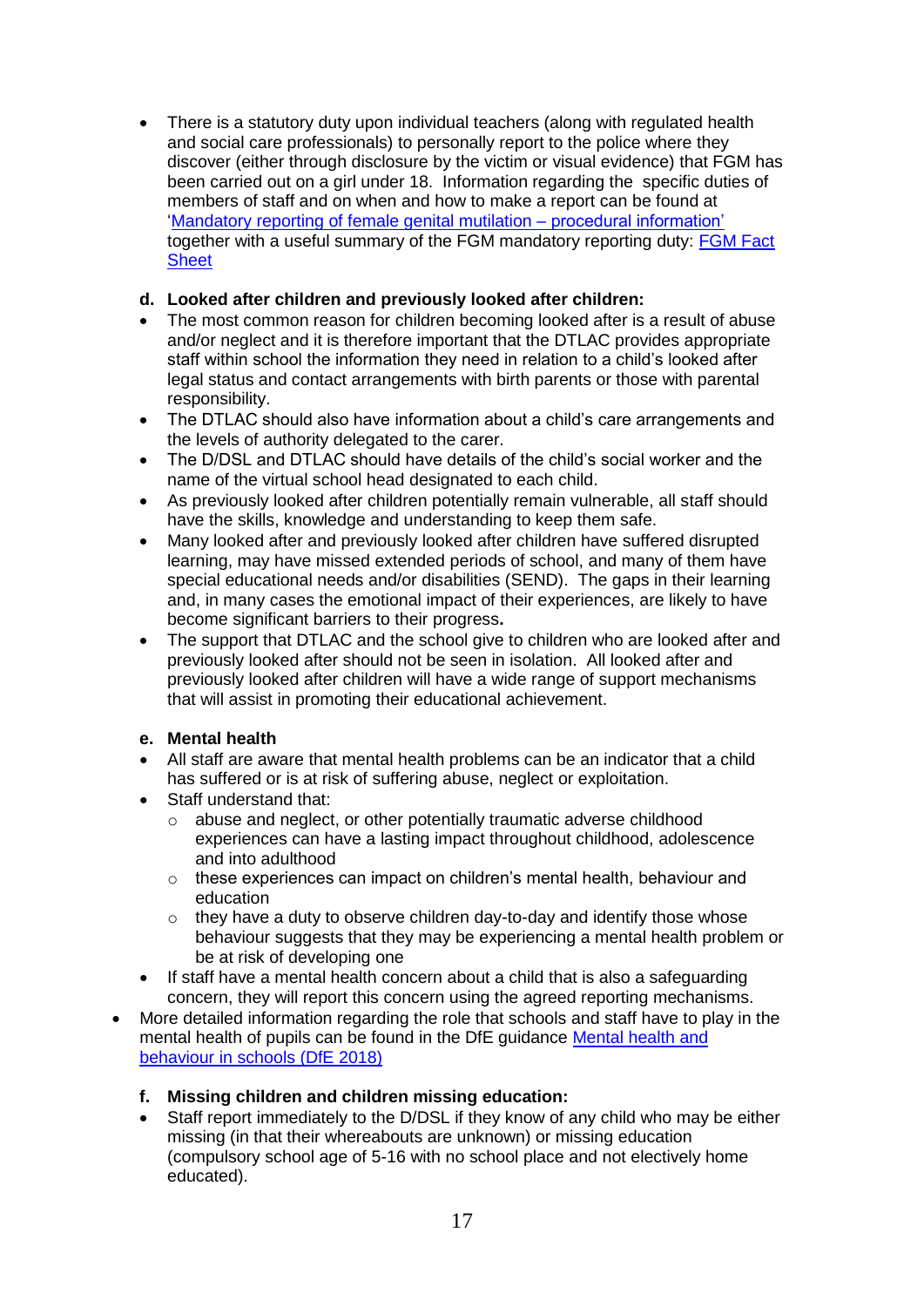- The designated teacher for LAC (DTLAC) and care leavers discusses any unauthorised/unexplained absence of looked after/previously looked children with the Virtual School head when required.
- The D/DSL must share any unauthorised/unexplained absence of children who have an allocated social worker within 24 hours.
- Children who do not attend school regularly can be at an increased risk of abuse and neglect. Where there is unauthorised/unexplained absence, and
	- o after reasonable attempts have been made to contact the family without success, the DSL follows the SVPP procedure and consults/refers to the MASH team as appropriate
	- o there are no known welfare concerns about a pupil, we will follow our procedures for unauthorised absences, as outlined in our Attendance Policy, and report concerns to the Educational Welfare Services.
- The school will also refer to the MASH team any child being withdrawn from school with the intent to be electively home educated where there are safeguarding concerns.

#### **g. Off site visits and exchange visits**

- We carry out a risk assessments prior to any off-site visit and designate the specific roles and responsibilities of each adult, whether employed or volunteers.
- Where there are safeguarding concerns or allegations that happen offsite, staff will follow the procedures described above and in the SVPP flowcharts as appropriate. A copy of the flowcharts is taken on off-site visits for reference.
- Any adult over 18 in a host family will be subject to DBS checks. We work with partner schools abroad to ensure that similar assurances are undertaken prior to any overseas visit by our pupils.

#### **h. Peer on peer abuse**

- All children have a right to attend school and learn in a safe environment. All peer on peer abuse is unacceptable and will be taken seriously.
- In addition we have a zero-tolerance approach and will respond to all reports and concerns of child on child sexual violence and sexual harassment, including those that have happened outside of school and/or online.
- Staff recognise that while both boys and girls can abuse their peers, it is more likely that girls will be the victims and boys instigators of such abuse.
- Peer on peer abuse and should never be tolerated or passed off as "banter" or "part of growing up". Any such behavior must be challenged, as dismissing or tolerating such behaviour risks normalising it.
- This is most likely to include (but not limited to):
	- o bullying (including cyberbullying, prejudiced based and discriminatory bullying)
	- o abuse in intimate personal relations between peers
	- $\circ$  physical abuse, which can include hitting, kicking, shaking, biting, hair pulling or otherwise causing physical harm
	- o 'upskirting' or any picture taken under a person's clothing without them knowing, to obtain sexual gratification or to cause humiliation, distress or alarm
	- o causing someone to engage in sexual activity without their consent
	- o consensual and non-consensual sharing of nude and semi-nude images and/or videos, also known as 'sexting'
	- o sexual violence and sexual harassment between children, as defined by Sexual Offences Act 2003, which considers rape, assault by penetration and sexual assault, all types of sexual violence. Sexual violence and sexual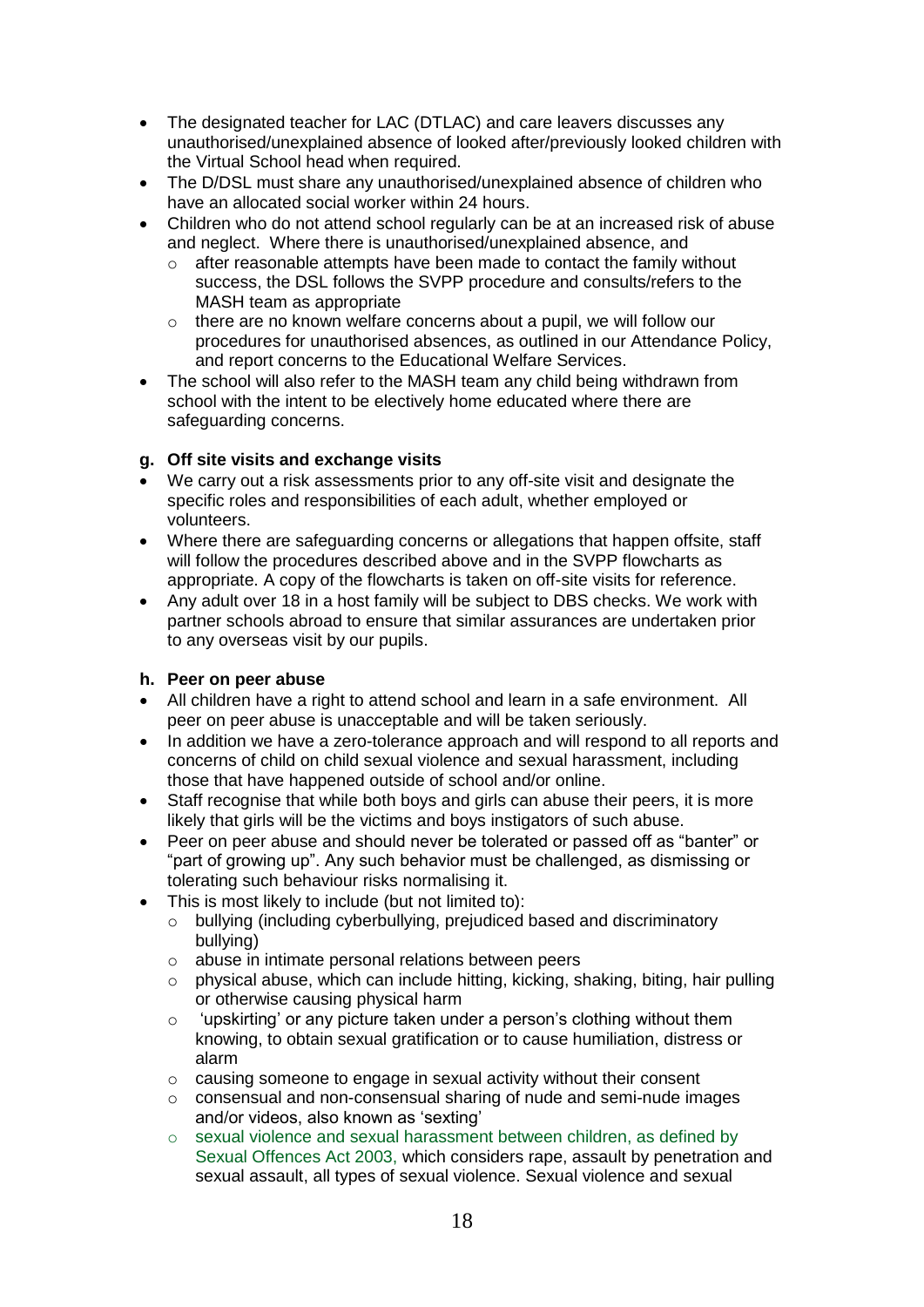harassment can be between two children, or a group of children and can occur online and offline.

- o initiation/hazing type violence and rituals
- Consequently, peer on peer abuse is dealt with as a safeguarding issue, recorded as such and not managed through the systems set out in the school's behaviour policy.
- Any pupil who may have been victimized and/or displayed such harmful behaviour, along with any other child affected by peer on peer abuse, will be supported through the school's pastoral system and the support will be regularly monitored and reviewed.
- We will address inappropriate behaviour (even if it appears to be relatively innocuous) as this can be an important intervention that may help prevent problematic, abusive and/or violent behaviour in the future.
- We acknowledge that even if there are no reported cases of peer on peer abuse, such abuse may still be taking place and is simply not being reported. Staff maintain an attitude of 'it could happen here' where safeguarding is concerned.
- We minimize the risk of peer on peer abuse by providing:
	- $\circ$  a relevant effective curriculum that helps children to develop their understanding of acceptable behaviour, healthy relationships and keeping themselves safe.
	- o an updated curriculum to reflect changes in legislation and the mandatory teaching of Relationships, Health and Sex Education.
	- o established/publicised systems for pupils to raise concerns with staff, knowing that they will be listened to, supported and valued and that the issues they raise will be taken seriously
	- $\circ$  training to all staff so they understand that peer on peer abuse can happen and are trained to be alert to any behaviours that could cause concern
	- o a clear procedure for all staff to report all incidents as a safeguarding concern to the school D/DSL.
- The DSL will follow local and national guidance when there has been a report of sexual violence and harassment between children. This will include liaising with other professionals to develop robust risk assessments and multi-agency safety planning with appropriate specialist targeted work for pupils who are identified as posing a potential risk to other children. This is done using a contextual safeguarding approach to ensure assessments consider risks posed by any wider factors present in a child's life.
- The NSPCC has a dedicated helpline 0800 136 663 to provide children who are victims of sexual abuse in schools with appropriate support and advice. The helpline also provides support to parents and professionals.
- Further information and support can be found in the DfE guidance 'Sexual violence [and sexual harassment between children in schools and colleges'](https://assets.publishing.service.gov.uk/government/uploads/system/uploads/attachment_data/file/719902/Sexual_violence_and_sexual_harassment_between_children_in_schools_and_colleges.pdf) (May 2018) and ['Peer on Peer abuse toolkit'](https://www.farrer.co.uk/globalassets/news-articles/downloads/peer-on-peer-abuse-toolkit-14.pdf) (Farrer & Co) (Dec 2017)

#### i. **Preventing radicalisation:**

- Protecting children from the risk of radicalisation is part of our school's wider safeguarding duties and is similar in nature to protecting pupils from other forms of harm and abuse.
- Staff use their judgement in identifying pupils who might be at risk of radicalisation and will speak to the D/DSL if they are concerned about a pupil. The D/DSL will always act proportionately and this may include making 'Prevent' referral to the Channel support programme or to MASH.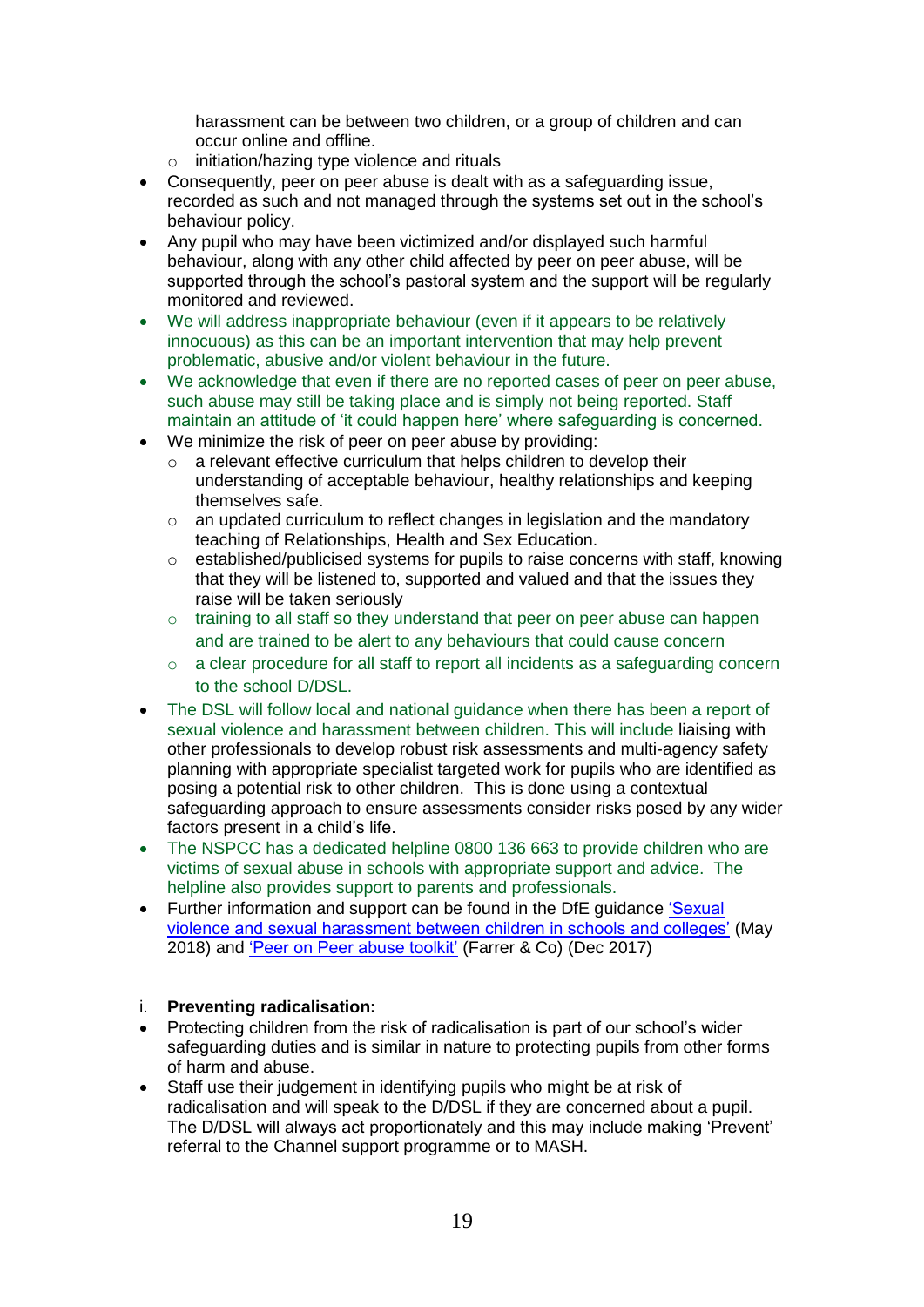#### j. **Serious violence:**

- We are committed to success in learning for all our pupils as one of the most powerful indicators in the prevention of youth crime.
- Our curriculum includes teaching conflict resolution skills and understanding risky situations to help our children develop the social and emotional skills they need to thrive.
- Staff are trained to recognise both the early warning signs of contextual risks and that pupils may be vulnerable to exploitation and at getting involved in gangs as well as indicators that a pupil is involved in serious violent crime. They are also aware of the associated risks and know the measures put in place to minimise such risks.

#### **18. Responding to disclosures: guidance for staff**

- [The flowcharts provided by the SVPP](https://www.wiltshirescb.org.uk/professionals/local-policies-and-guidance/) set out the required procedure for staff to follow when they have a safeguarding concern about a child and these are displayed in the staff room and School office for easy reference.
- If there is a safeguarding concern the D/DSL should be informed, and will decide on the appropriate action(s) the school will follow.
- If a child discloses harm to any staff member, it must be remembered that the school role is to recognise and refer abuse, **not** to investigate. This is to avoid contamination of evidence gained in any subsequent investigation undertaken by the Police and/or the Social Services. This does not mean however that the member involved cannot ask any questions but must avoid anything that might be interpreted as 'leading' the child.
- If a child wishes to confide in you the following guidelines should be adhered to: **Dos:**
	- o create a safe environment by offering the child a private and safe place if possible
	- o stay calm and reassure the child and stress that he/she is not to blame
	- o tell the child that you know how difficult it must have been to confide in you
	- o listen carefully and tell the child what you are going to do next
	- o use the 'tell me', 'explain', 'describe' and/or mirroring strategy
	- o tell only the Designated or Deputy Designated Safeguarding Lead
	- $\circ$  record in detail using the Welfare Concern Record, without delay, using the child's own words where possible

#### **Don'ts:**

- $\circ$  take photographs of any images
- $\circ$  postpone or delay the opportunity for the pupil to talk
- o take notes while the pupil is speaking or ask the pupil to write an account
- o try to investigate the allegation yourself
- o promise confidentiality, e.g. say you will 'keep the secret'
- o approach or inform the alleged abuser
- All staff record any concern about or disclosure by a pupil of abuse or neglect and report this to the D/DSL using the standard form. It is the responsibility of each adult in school to ensure that the D/DSL receives the record of concern without delay. In the absence of the D/DSL, staff members know to speak directly to the MASH. In some circumstances the D/DSL or member of staff seeks advice by ringing the MASH for advice.
- The D/DSL will liaise with safeguarding partners and work with other agencies in line with Working Together (2018) and will refer to National Police Chief's Council guidance for schools to understand when they should consider calling the police.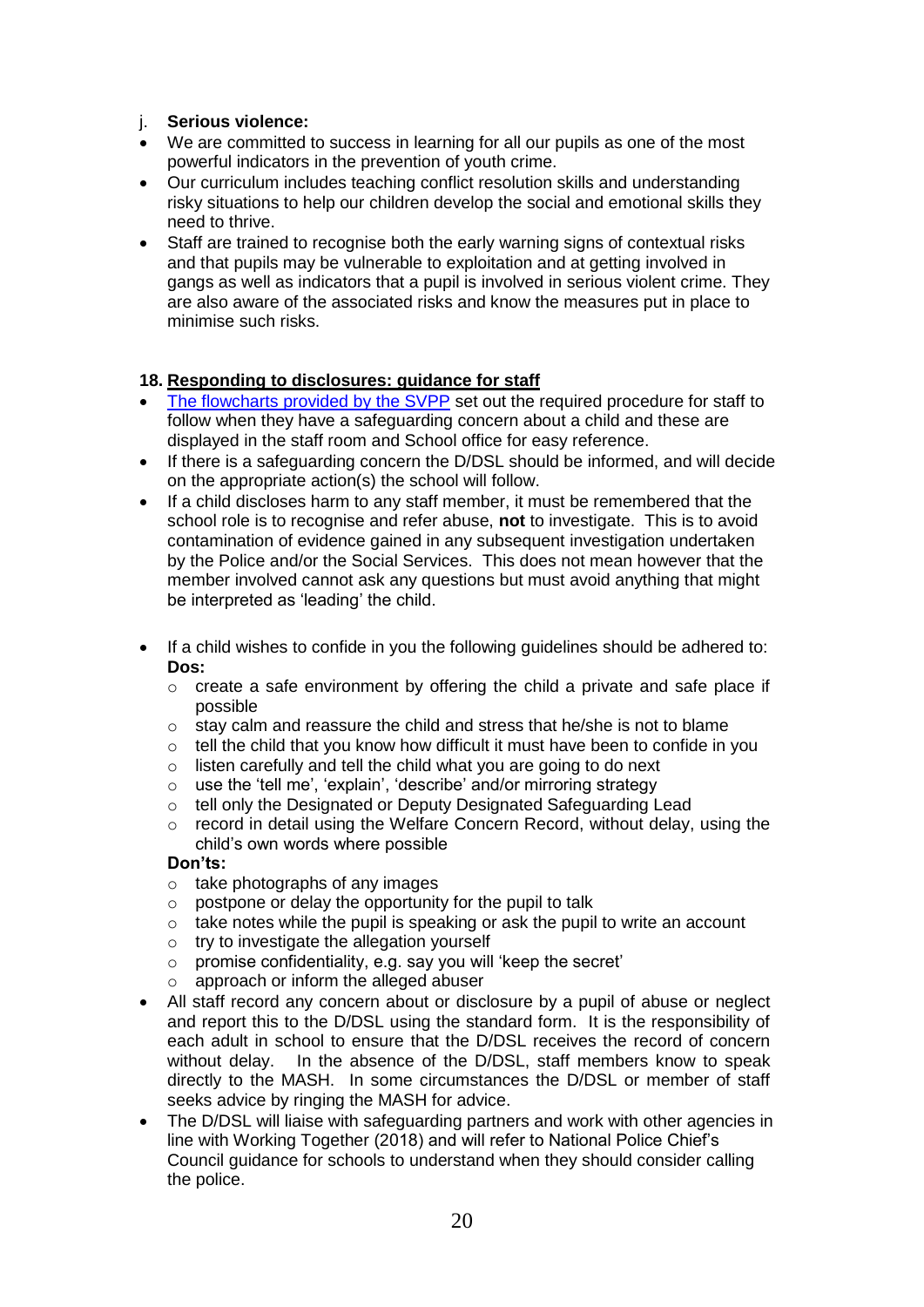- The D/DSL will provide as much information as possible as part of the referral process. This will allow any assessment to consider all the available evidence and enable a contextual approach to address such harm.
- The child should be kept informed regarding the process and the D/DSL should ensure that they are supported.
- As a school we are also aware that the member of staff or volunteer to whom the disclosure has been made may also be in need of support and the school's senior management team will ensure that such support is given.

#### **19. Online safety**

- Online safety is a running and interrelated theme which is reflected and clearly laid out in our policies and procedures. Children are taught about safeguarding, including online safety. Online safety is considered as part of our whole school safeguarding approach and wider staff training and curriculum planning. A personalised or contextualised approach is taken for more vulnerable children, victims of abuse and some children with SEND.
- We acknowledges the fact that whilst many children have unlimited and unrestricted access to the internet via mobile phone networks, the school will follow its policy on the use of mobile and smart technology in school to safeguard children and will follow peer on peer abuse procedures when mobile phones are used by a child whilst in school to sexually harass their peers via their mobile and smart technology, share indecent images, consensually and non-consensually (often via large chat groups), and view and share pornography and other harmful content.

#### **20. Record keeping and information sharing**

- The school:
	- o liaises with partner organisations (alternative providors, Wiltshire Council)**,**  to ensure any safeguarding records for learners are shared on transition:
		- by the setting/school/organisation previously attended by the child.
		- **by our DSL when the child leaves our school.**
- For any child dual-registered with another school/setting/organisation, the school continues to be responsible for the safeguarding of the placed pupil thus the DSL will regularly liaise with the DSL at that base to ensure information is shared in the child's best interests. This includes contextual safeguarding information about relationships that young people form in their neighbourhoods, schools and online to enable assessment and intervention to happen within these extra-familial contexts.
- Keeps clear and comprehensive written records of all pupil safeguarding and child protection concerns using a standard recording form, with a body map, including how the concern was followed up and resolved as well as a note of any action taken, decisions reached and the outcome.
- Ensures all pupil safeguarding and child protection records are kept securely in a locked location and separately from individual pupil files.
- Ensures the records incorporate the wishes and views of the pupil.
- The D/DSL acts in accordance with  $Information Sharing (DfE 2018)$  and in line with the LA 'Safeguarding records management, retention & transfer guidance' [\(Jan 2021\),w](https://rightchoice.wiltshire.gov.uk/Page/9227)hich includes details about file retention. Information about pupils at risk of harm is shared with members of staff [in keeping with the seven golden](https://assets.publishing.service.gov.uk/government/uploads/system/uploads/attachment_data/file/721581/Information_sharing_advice_practitioners_safeguarding_services.pdf)  [rules to sharing information in the DfE guidance.](https://assets.publishing.service.gov.uk/government/uploads/system/uploads/attachment_data/file/721581/Information_sharing_advice_practitioners_safeguarding_services.pdf)
- We are committed to work in partnership with parents and carers. In most situations, we will discuss initial concerns with them. However, in certain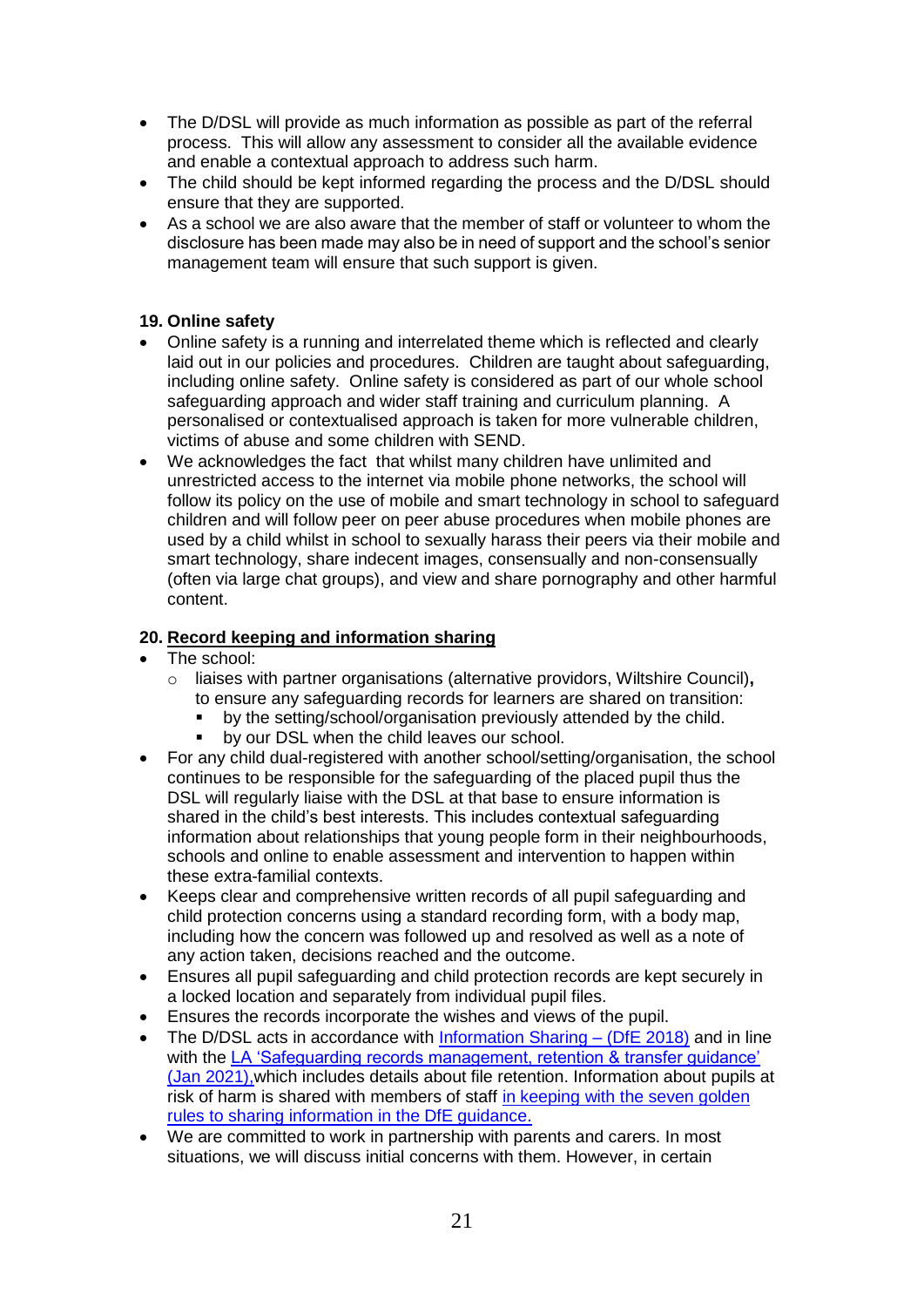circumstances the D/DSL may decide not share information with parents (see section 21 below).

- When we become aware that a child is being privately fostered, we remind the carer/parent of their legal duty to notify Wiltshire Children's Social Care. We follow this up by contacting Children's Social Care directly.
- Members of staff will be informed on a 'need to know' basis. The D/DSL will make a judgement on each individual case about who needs to know and who has a right to access particular information.
- The D/DSL should consider whether or not it would be appropriate to share information with the new school in advance of transferring the CP file as this may help the new school to ensure that arrangements to support a child are in place when that child transfers in order for there to be continuity of support.

#### **21. Sharing concerns with parents**

- We are committed to working with parents positively, openly and honestly. We ensure that all parents are treated with respect, dignity and courtesy. We respect the rights' of parents to confidentiality and privacy and will not share sensitive information until we have their permission or it is necessary to do so to protect a child. The school will share with parents any concerns that we may have about their child unless to do so would:
	- o place a child at increased risk of significant harm
	- o place an adult at increased risk of serious harm
	- o prejudice the prevention, detection or prosecution of a serious crime
	- $\circ$  lead to unjustified delay in making enquiries about allegations of significant harm to a child, or serious harm to an adult
- As a school we ensure that parents are aware of our responsibility with regard to child protection and advise parents of this, as part of our Foundation Stage Induction and also through the school websi.
- We encourage parents to disclose any concerns they may have with us and make them aware of our Safeguarding and Child Protection Policy, which is on the school website.

#### **22. Escalation of concerns**

- Effective working together depends on an open approach and honest relationships between colleagues and between agencies.
- Staff must be confident and able to professionally disagree and challenge decision making as an entirely legitimate activity; a part of our professional to promote the best safeguarding practice. Staff are encouraged to press for reconsideration if they believe a decision to act/not act in response to a concern raised about a child is wrong. In such cases the SVPP Case Resolution Protocol is used if necessary
- If we are on the receiving end of a professional challenge, we see this as an opportunity to reflect on our decision making.

#### **23. Welcoming other professionals**

- All visitors complete signing in/out form, wear a school I.D. badge and are provided with key safeguarding information in the form of a leaflet, including the contact details of safeguarding personnel in the school.
- Scheduled visitors in a professional role (eg fire officer, police, NSPCC staff) are asked to provide evidence of their role and employment details (usually an identity badge) upon arrival at school. Careful consideration is given to the suitability of any external organisations. School complete an assessment of the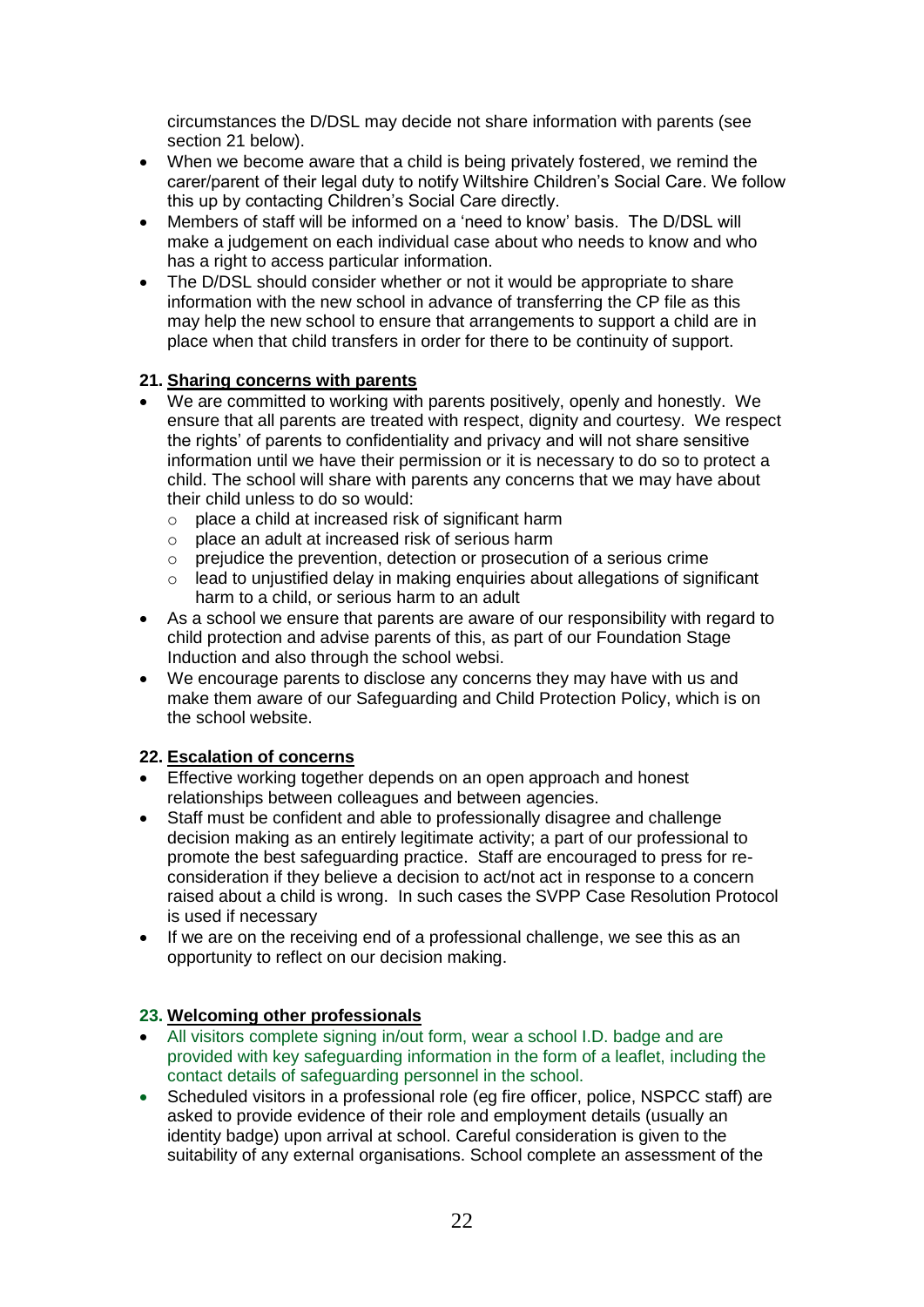education value, the age appropriateness of what is going to be delivered by the scheduled visitor prior to booking a visit.

• If the visit is unscheduled and the visitor is unknown to the school, we will contact the relevant organisation to verify the individual's identity.

#### **24. Photography and Images**

- Under no circumstances should staff be expected or allowed to use their personal equipment to take images of pupils at or on behalf of the school or setting:
- Staff and volunteers *should*:
	- o seek parental consent for photographs to be taken or published (for example, on the school's website or in newspapers or publications)
	- o only use school equipment
	- o ensure that children are appropriately dressed
	- o encourage children to tell us if they are worried about any photographs that are taken of them
	- o only retain images when there is a clear and agreed purpose for doing so
	- o store images in an appropriate secure place in the school
- Staff and volunteers *should not*
	- o take images in one to one situations
	- o take images of pupils for their personal use
- The school will ensure that parents/carers are aware of the need to respect the privacy of other parents/carers by requesting that any image taken at school events are just for personal use and should note be shared on social media.

#### **25. Policy review:**

• The Governing Body will undertake an annual review (or earlier if required by changes in legislation) of the school's Safeguarding and Child Protection Policy and Procedures to ensure that they comply with current legislation, and remedy any deficiencies and weaknesses found without delay.

# **Appendix 1 Related legislation and key documents**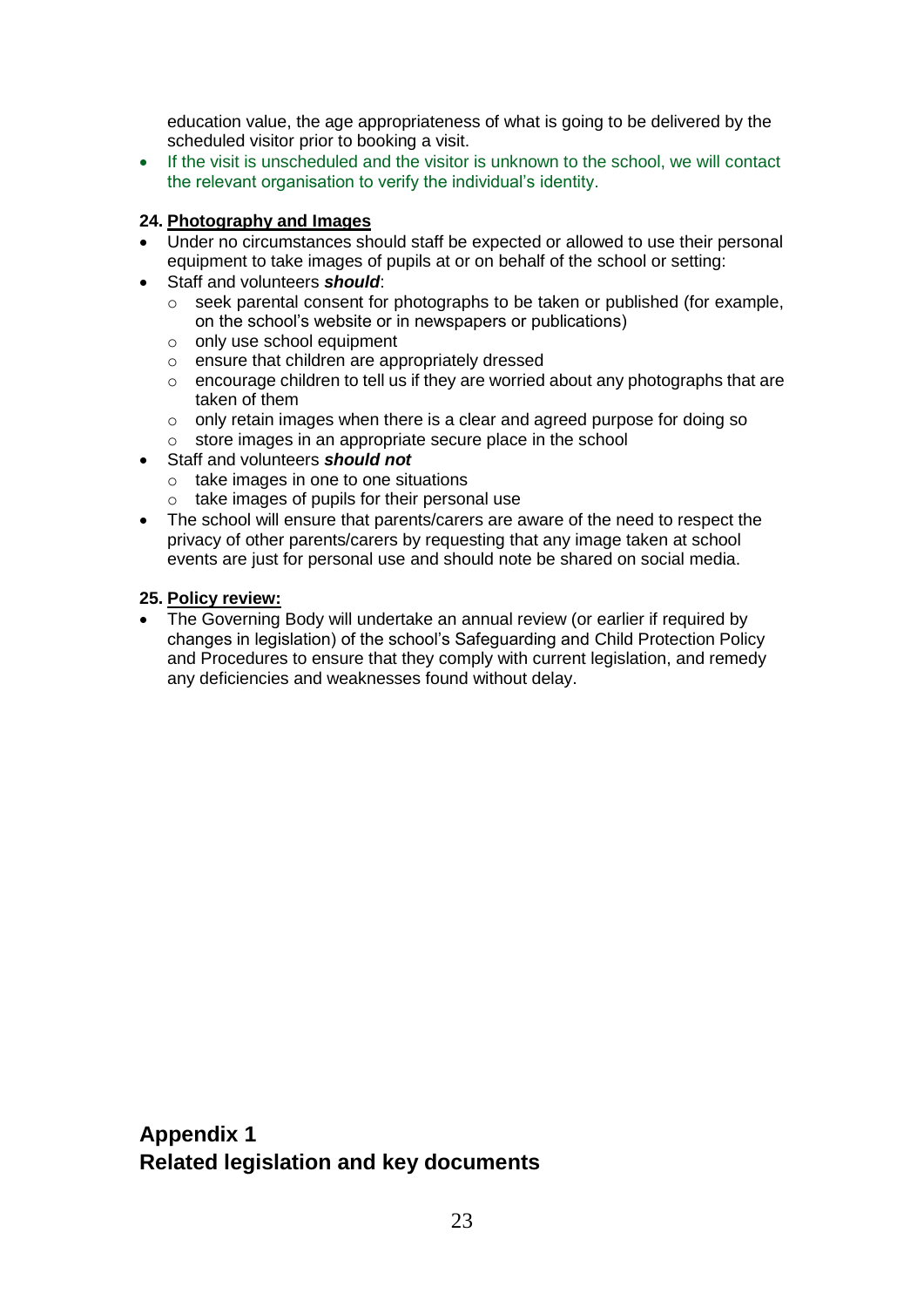**Children Act 1989** (and 2004 update): The Children Act 1989 gives every child the right to protection from abuse and exploitation and the right to have enquires made to safeguard his or her welfare. The Act place duties on several agencies, including schools, to assist Social Services departments acting on behalf of children and young people in need (s17) or enquiring into allegations of child abuse (s47).

**Education Act 2002** - This requires schools to make arrangements to safeguard and promote the welfare of children and to have regard to guidance issued by the Secretary of State for Education.

**Sexual Offences Act 2003** - This act sets out an offence of 'abuse of trust' - a sexual or otherwise inappropriate relationship between an adult who is responsible for young people and a young person in his/her care.

**Information Sharing – Department for Education (DfE) Advice for practitioners providing safeguarding services to children, young people, parents and carers 2018** This advice is for all frontline practitioners and senior managers working with children, young people, parents and carers who have to make decisions about sharing personal information on a case by case basis.

**Counter-Terrorism and Security Act 2015 (the CTSA 2015),** section 26 requires all schools, in the exercise of their functions, to have "due regard to the need to prevent people from being drawn into terrorism". This duty is known as the Prevent duty.

**Mental health and behaviour in schools (2018)** advice to help schools to support pupils whose mental health problems manifest themselves in behaviour. It is also intended to be helpful to staff in alternative provision settings, although some of the legislation mentioned will only apply to those alternative provision settings that are legally classified as schools.

**The Safeguarding Vulnerable Groups Act (2006)** Section 53(3) and (4) of this applies to schools if they broker student accommodation with host families for which the host family receives a payment from a third party, such as a language school. At a future date, the regulated activity provider will have a duty to carry out a barred list check on any new carer – section 34ZA Safeguarding Vulnerable Groups Act 2006.

**The Teachers' Standards (2013)** set a clear baseline of expectations for the professional practice and conduct of teachers and define the minimum level of practice expected of teachers in England.

**Children Missing Education (2016)** Statutory guidance for local authorities and advice for other groups on helping children who are missing education get back into it.